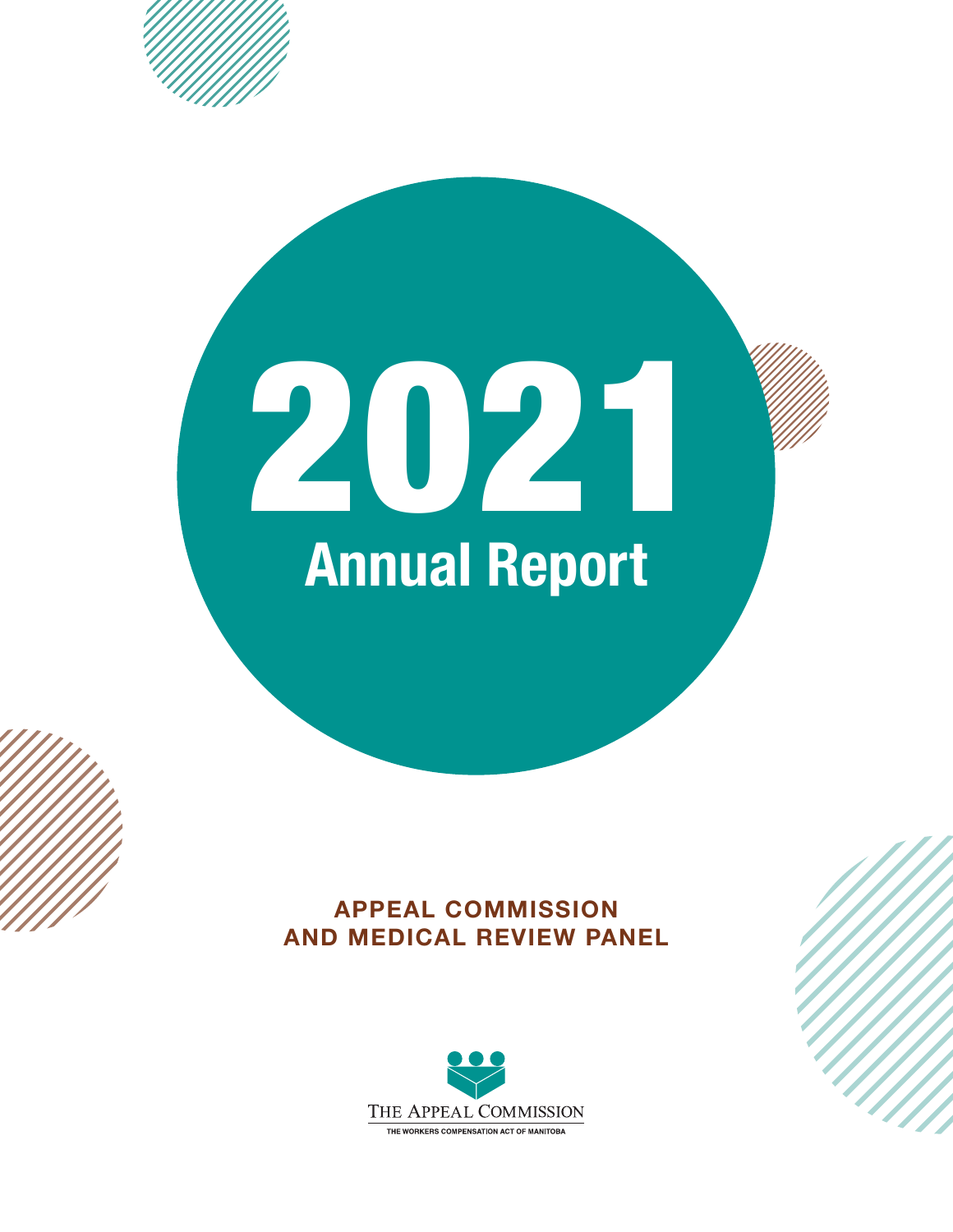## Letter to the Minister

The Honourable Reg Hewler Minster of Labour, Consumer Protection and Government Services Legislative Building 450 Broadway Winnipeg, MB R3C 0V8

Dear Minister:

I am pleased to present our 2021 Annual Report in accordance with the provisions of *The Workers Compensation Act*. This report covers the 12-month period from January 1, 2021 to December 31, 2021.

Respectfully submitted,

**Karen Dyck,** Chief Appeal Commissioner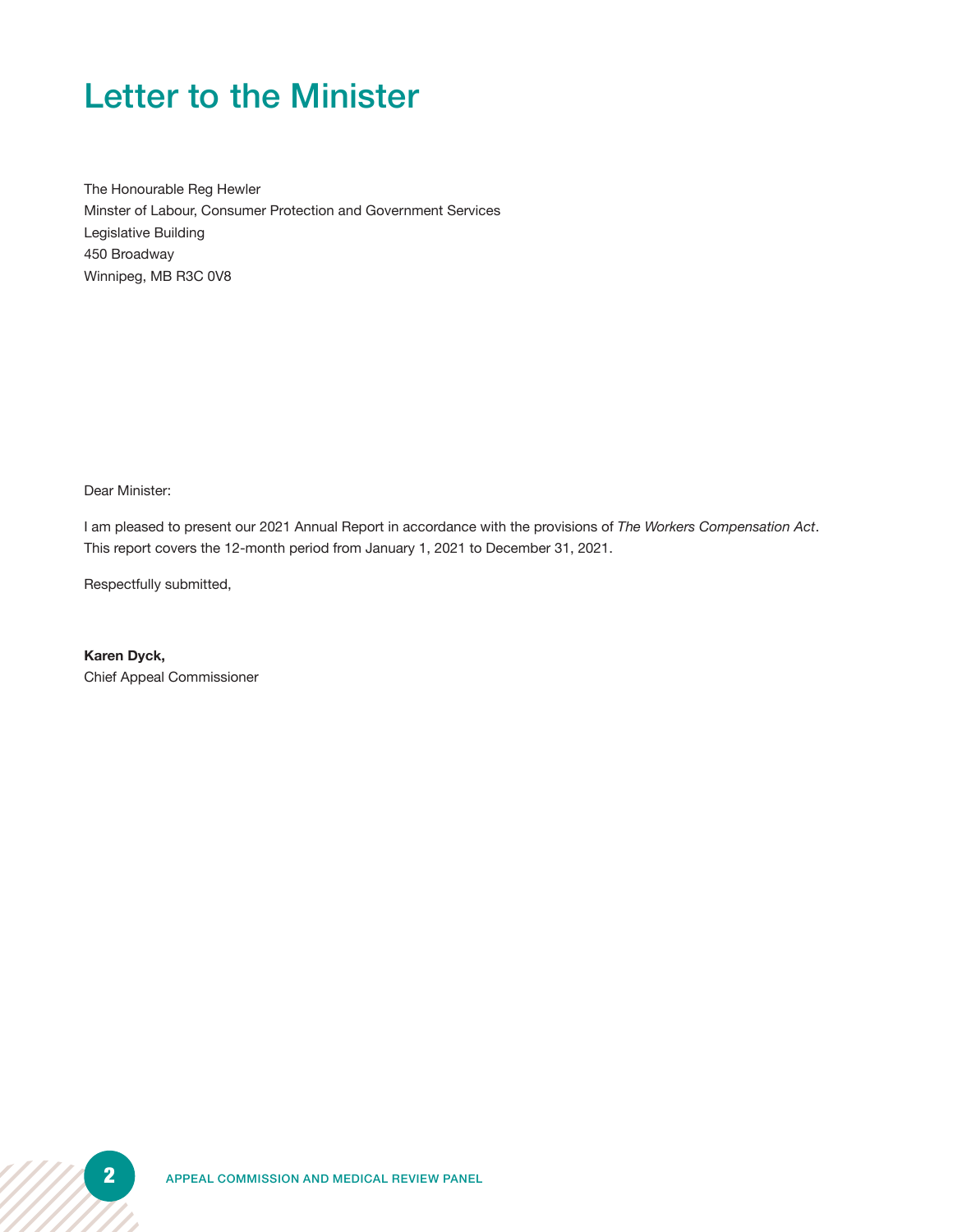# Table of Contents

| <b>INTRODUCTION</b>          | 4  |                                                                                    |
|------------------------------|----|------------------------------------------------------------------------------------|
| <b>APPEAL COMMISSION</b>     | 5  | <b>Mission Statement and Values</b>                                                |
|                              | 6  | A Message from the Chief Appeal Commissioner                                       |
|                              | 8  | About the Appeal Commission                                                        |
|                              | 9  | Method of Appeal                                                                   |
|                              | 10 | General Appeal Information                                                         |
|                              | 11 | The Appeal Commissioners                                                           |
|                              | 12 | <b>Highlights</b>                                                                  |
|                              | 12 | <b>Commissioner Workshops</b>                                                      |
|                              | 12 | Disclosures under The Public Interest<br>Disclosure (Whistleblower Protection) Act |
|                              | 13 | <b>Appeal Commission Statistics</b>                                                |
|                              | 21 | Service Levels                                                                     |
| <b>MEDICAL REVIEW PANELS</b> | 22 | <b>About Medical Review Panels</b>                                                 |
|                              | 23 | <b>Medical Review Panel Statistics</b>                                             |

**23** Service Levels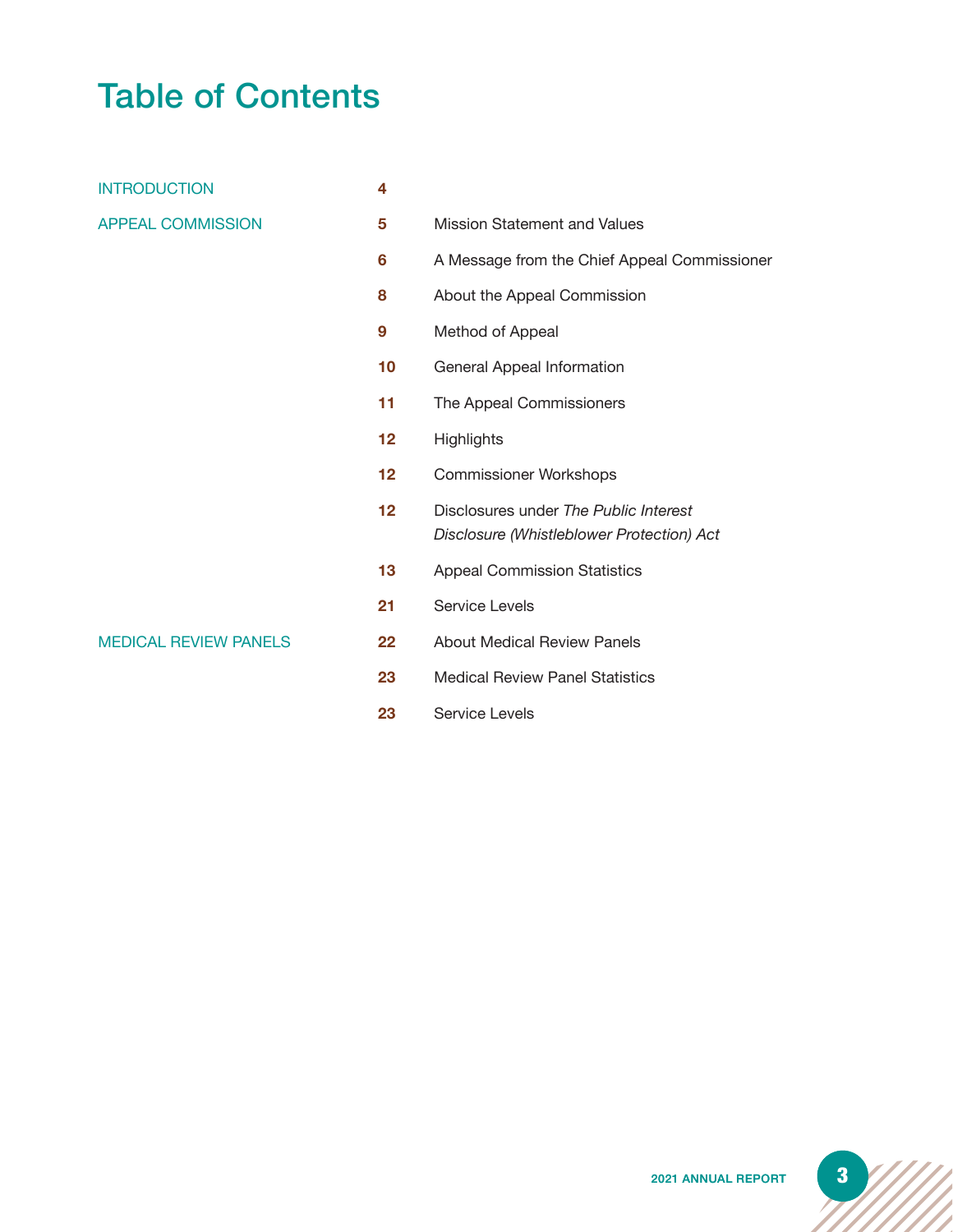## Introduction

This report outlines the activities and statistics for both the Appeal Commission and Medical Review Panels for the period January 1, 2021 to December 31, 2021 inclusive.

The Appeal Commission is the final level of appeal in Manitoba's workers compensation system, with exclusive jurisdiction to hear and decide appeals that arise from decisions made by the Workers Compensation Board (WCB). The Appeal Commission is separate and independent from the WCB, ensuring that issues on appeal from workers and employers are heard by an impartial panel.

The Appeal Commission consists of full- and part-time appeal commissioners appointed by the Lieutenant Governor in Council for specific terms.

Medical Review Panels are established under *The Workers Compensation Act* (the Act) as a separate and independent process from the WCB and the Appeal Commission. Medical Review Panels allow questions to be asked of an independent panel of medical experts and an impartial medical opinion obtained on a worker's claim. The findings of a Medical Review Panel are considered evidentiary in nature and are not binding upon the WCB or Appeal Commission.

The Minister responsible for the Act appoints the Medical Review Panel Chair and Alternate Chair. The independence of the Chairs, and the ability of the employer and worker to select physicians who have not previously treated the worker to sit on a panel, allows for an impartial medical opinion.

The Office of the Registrar provides administrative support to both the Appeal Commission and Medical Review Panels.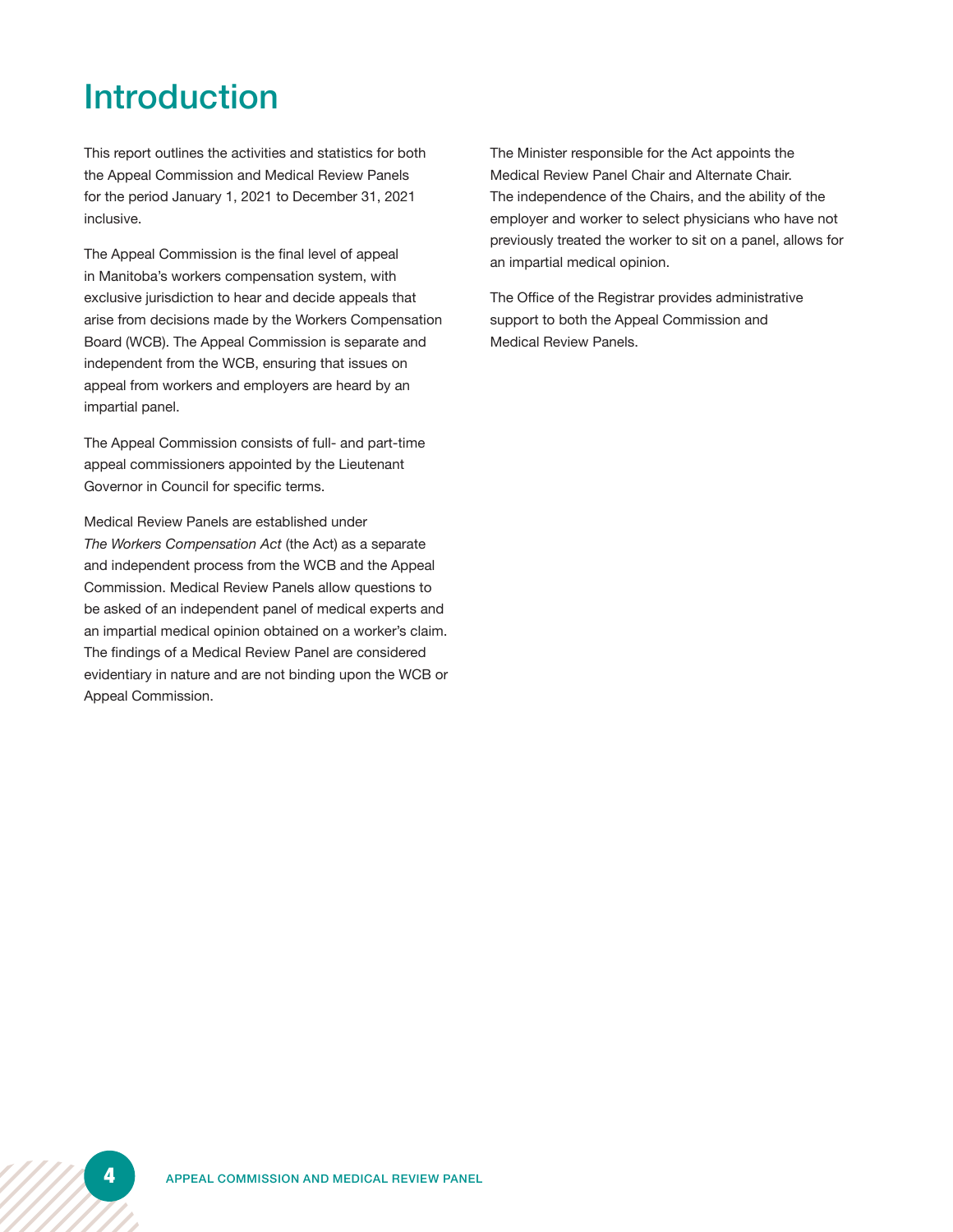# Mission Statement

To ensure workers and employers continue to receive a full and impartial hearing of appeals in accordance with fairness and the rules of natural justice and that decisions of the Appeal Commission are a fair reflection of the facts of the case and the governing legislation.

### Values

#### **Quality Assurance**

The Appeal Commission maintains a consistent and high level of professional conduct, knowledgeable decision-making, and accountability, while respecting differing and shared values and perspectives.

#### **Public Integrity**

The Appeal Commission is, and is seen to be, an independent body with integrity and a rational decision-making process.

#### **Responsive to Change**

The Appeal Commission evolves in a proactive and creative manner by assuring a process of consultation and consensus around desired change.

#### **Interdependence**

All appeal commissioners are committed to a high standard of professionalism in their duties to conduct fair and impartial hearings under *The Workers Compensation Act* and its regulations. As well as their individual responsibilities to become knowledgeable in the matters before them, the commissioners have individual and collective responsibilities to one another to ensure an atmosphere of mutual respect, tolerance of individual differences and opinions, freedom from pre-determined bias and a commitment to look for objective truth and sound decision-making.

#### **Respectful Work Environment**

Appeal commissioners interact with staff and colleagues in a manner which promotes mutual respect as well as clarity and understanding of respective roles.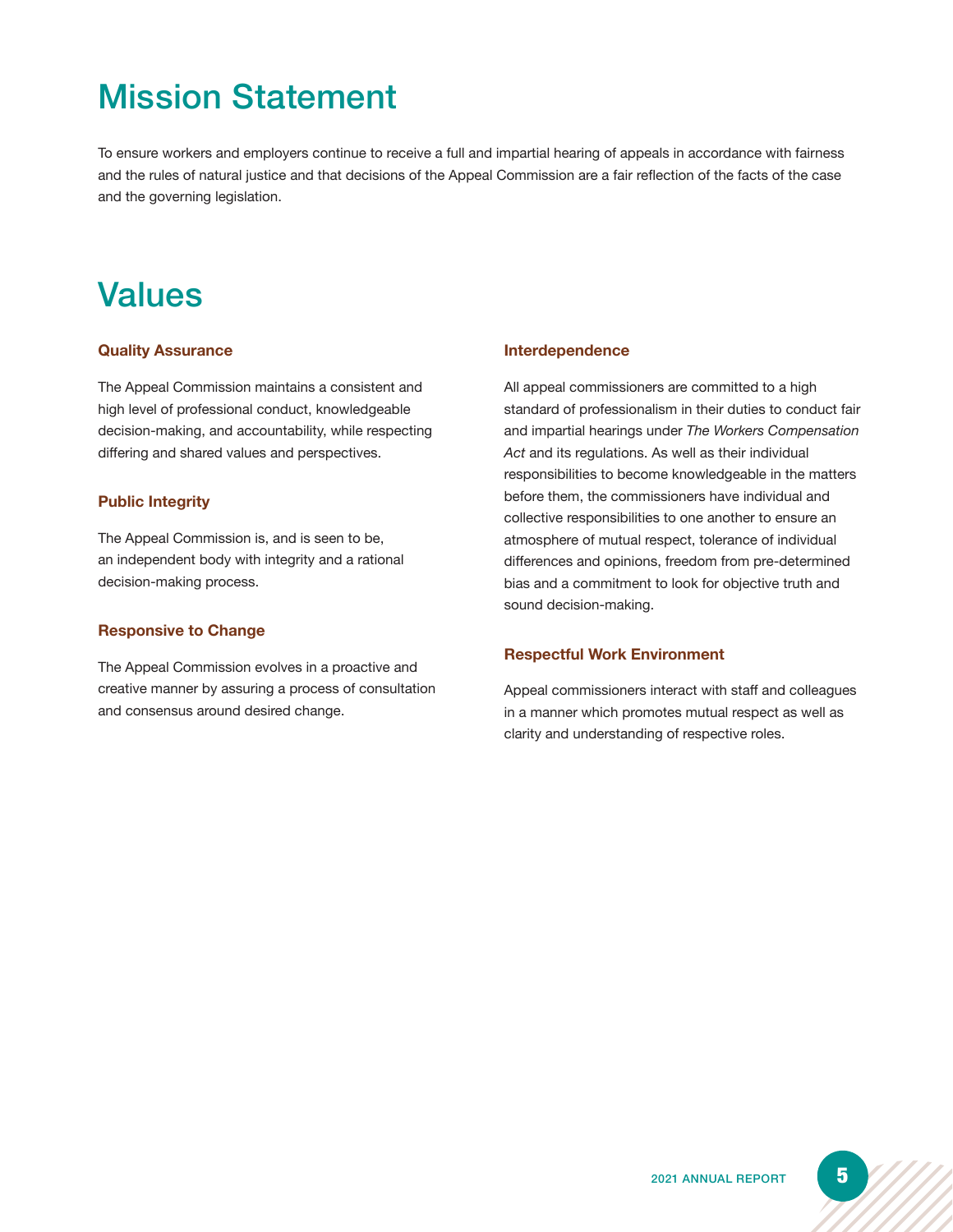# A Message from the Chief Appeal Commissioner

I am pleased to present the Annual Report of the Appeal Commission for the year 2021.

The Appeal Commission provides an important function in Manitoba's workers compensation and administrative justice systems. As the final level of appeal from decisions made under *The Workers Compensation Act* (the Act), the Appeal Commission serves as an independent forum for resolution of concerns of both workers and employers dissatisfied with the decisions of the Workers Compensation Board (WCB). The Appeal Commission also serves as the final appeal body for decisions made under *The Victims' Bill of Rights* for victims of crime in Manitoba and under the *Government Employees Compensation Act* (Canada) for federal government employees working in Manitoba.

This report summarizes the work of the Appeal Commission over the course of 2021 and demonstrates not only the effectiveness of the Appeal Commission in scheduling, hearing, and determining cases that come before it, but also the Commission's continuing ability to pivot and adapt to the changing circumstances that flowed out of the Covid-19 pandemic. As in years past, the Appeal Commission was uncompromising and steadfast in our review of appeals in this year, demonstrating our stated commitment to ensuring that all appeals receive full and fair consideration. This remains our priority as we understand this approach to be in the best interests of our stakeholders, Manitoba's employers and workers.

The pandemic-related upheaval that began in 2020 continued through most of 2021, as most Commission staff worked remotely, while our offices remained closed to the public. Consequently, nearly all appeals were held remotely using videoconferencing tools, with appeal commissioners and all parties to each appeal participating from a range of locations across the province. Late in the year, as pandemic restrictions lifted, a few in-office hearings took place in the Appeal Commission hearing room with appropriate pandemic protocols. The continuing reliance on technology to facilitate remote hearing processes allowed the Appeal Commission to continue operations throughout the year with no interruption.

The Appeal Commission again experienced a number of transitions in the past year. Early in January, the Appeal Commission offices moved to a different location within the same building.

Our roster of commissioners changed with the addition of full-time commissioner Jason Peterson, representative of employers, and part-time commissioner Wally Skomoroh, representative of workers, both joining the Appeal Commission in January 2021. As well, part-time commissioners Karen Wittman, representative of the public interest, Phil Kraychuk and Bob Ripley, both representative of workers, were each reappointed to their roles in the year.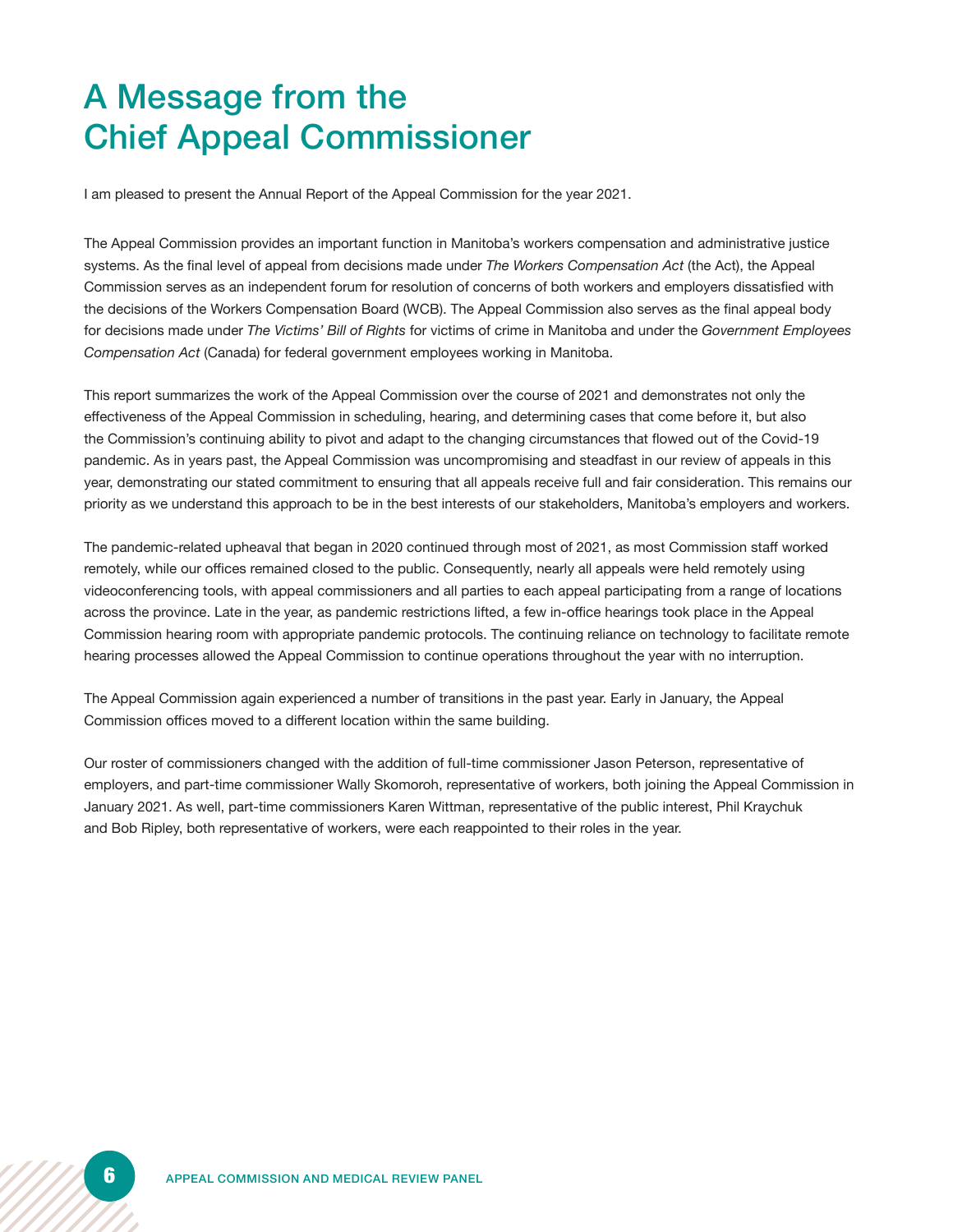The success of the Appeal Commission depends on the dedication and commitment of the full-time and part-time appeal commissioners who carry out the work. We greatly appreciate all our full-time and part-time appeal commissioners for their dedicated service and adaptability to new ways of working throughout 2021.

Sincere appreciation is also due to all the staff of the Appeal Commission who continued to adapt to doing their jobs in new ways, all the while providing consistent support to each other, to the commissioners, and to the workers, employers and their representatives involved in appeals. I am deeply grateful to the Appeal Commission staff for their extraordinary flexibility and resilience in the face of compounding uncertainty through this past year. I am particularly appreciative of the leadership provided by Peter Wiebe, Registrar, and Roger Lafrance, Assistant Registrar, through the process of moving offices, onboarding new commissioners and pivoting to new ways of operating as circumstances and rules changed through the year.

I am honoured to continue to serve as Chief Appeal Commissioner and to be entrusted with the responsibility for operations of this adjudicative body. The Appeal Commission's record of service in 2021, outlined in this report, demonstrates our effectiveness and commitment to our stated values. I look forward to what lies ahead for the Appeal Commission in 2022.

Sincerely,

**Karen Dyck,** Chief Appeal Commissioner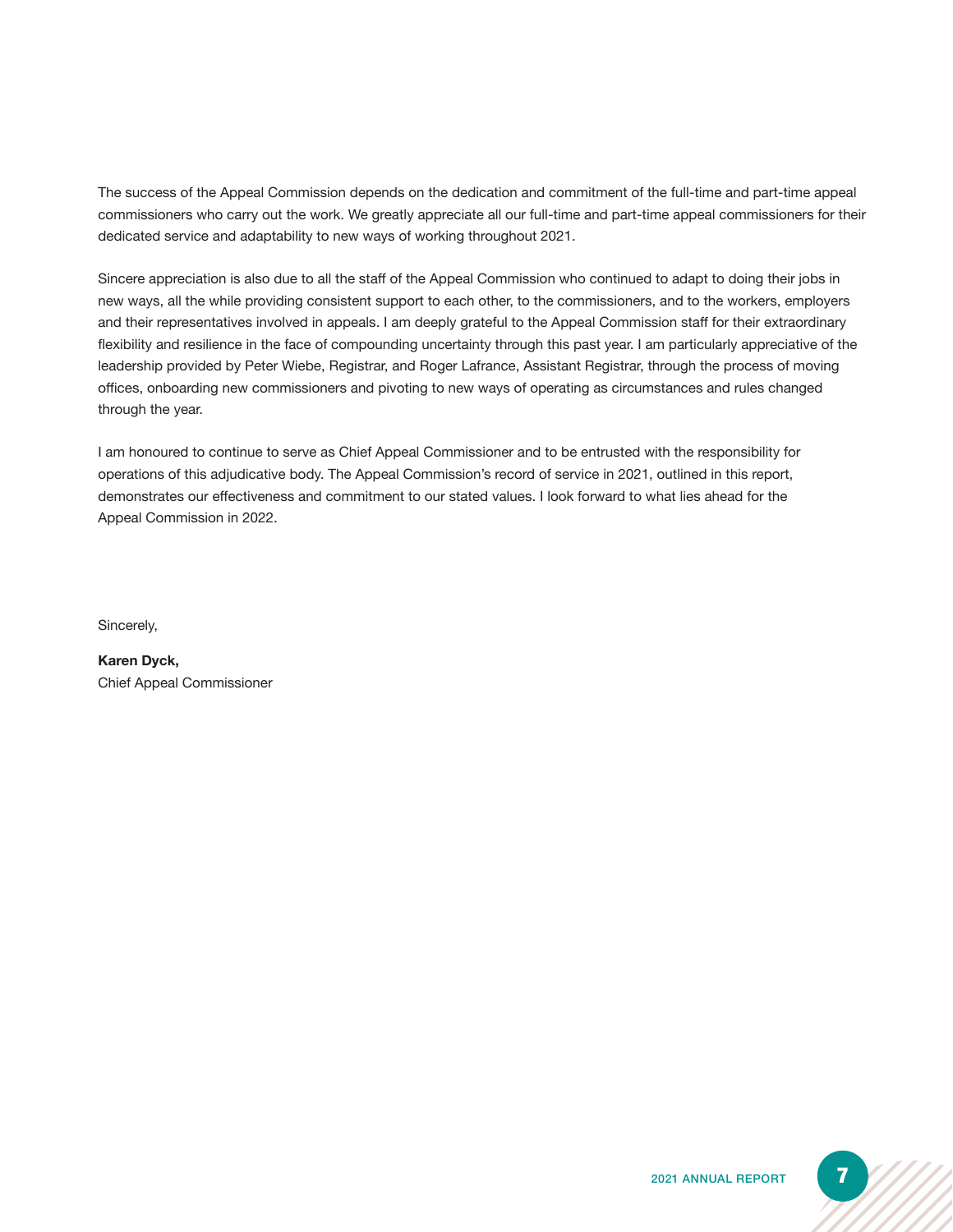# About the Appeal Commission

The Appeal Commission is the final level of appeal in the workers compensation system and operates separately and independently from the WCB. The Appeal Commission hears all appeals from workers and employers concerning decisions of the WCB Review Office or Assessment Committee. The Appeal Commission also acts as the final level of appeal under the *Government Employees Compensation Act* (Canada) for federal employees working in Manitoba and for claims from victims of crime filed under *The Victims' Bill of Rights.*

The full- and part-time appeal commissioners are appointed by the Lieutenant Governor in Council for specific terms. *The Workers Compensation Act* (the Act) requires that the Appeal Commission consist of one or more appeal commissioners representing the public interest, one of whom is designated as Chief Appeal Commissioner, and one or more appeal commissioners representing workers and employers covered under the Act.

The Appeal Commission's conduct is governed by the Appeal Commission's Rules of Procedure. The Rules of Procedure establish the responsibilities of the Chief Appeal Commissioner, the Registrar, and the appeal panels to ensure that the integrity and transparency of the appeal system is protected and maintained.

Appeals are heard by panels of three commissioners, representing public, worker, and employer interests, respectively. The commissioner representing the public interest is the chair of the panel, responsible for the conduct of the hearing or review.

Hearings and reviews are conducted in accordance with the rules of natural justice and procedural fairness and consistent with the Rules of Procedure. All parties to an appeal (i.e. the employer, worker, and their representatives) are given an equal opportunity to participate and present their case on appeal.

An appeal panel may hear witnesses from either or both parties and may subpoena witnesses or evidence that will assist the panel in reaching a decision. A party with a direct interest may appear before the panel to provide evidence or in some cases, ask the panel to conduct a review of the file which would not require the attendance of any party.

The Appeal Commission functions as a non-adversarial enquiry forum where parties with a direct interest in a matter are able to provide oral or written evidence. An appeal panel can ask questions or obtain additional evidence which ensures that the panel has all the information necessary to reach a fair decision.

Decisions are made and reasons provided within 60 days of the completion of the hearing. Appeal decisions are based on the evidence on file and the evidence presented during the hearing or review, as well as any additional evidence the appeal panel has requested.

The Appeal Commission also provides access to our decisions to all stakeholders. Decisions are publicly available in several ways, including through the Appeal Commission's website – www.appeal.mb.ca. Decisions made available to the public are written to protect the privacy of all parties, in compliance with privacy legislation in Manitoba.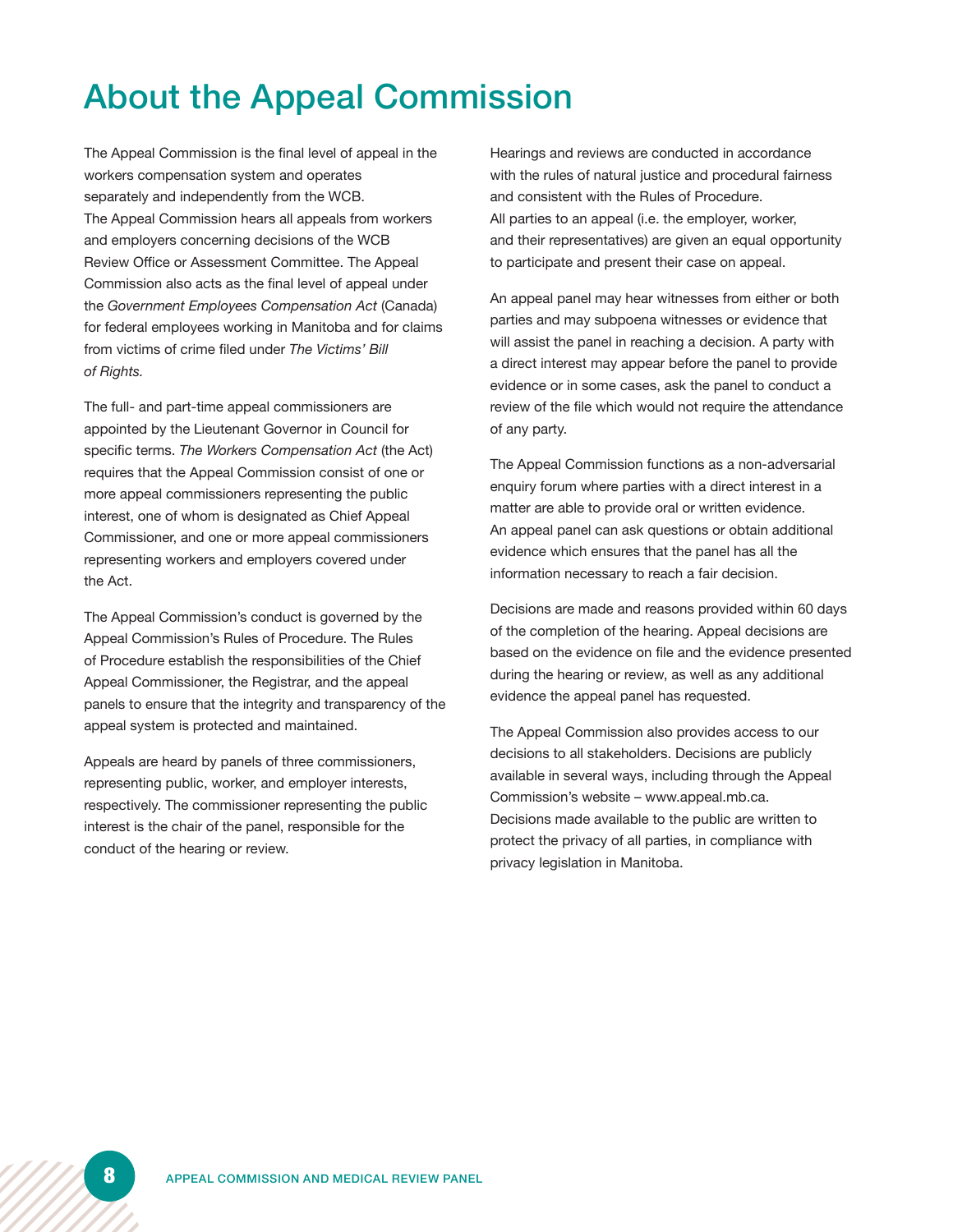# Method of Appeal

Appellants can request a file review or oral hearing; however, the Chief Appeal Commissioner or an appeal panel addressing an appeal has the final authority to determine the most appropriate method for an appeal.

### **File Review**

An appeal may be addressed by a file review if all the issues can be decided based on the file documents and written submissions. The panel reaches a decision after considering the file documentation and any written submissions by the parties with a direct interest.

Some examples of appeals commonly decided by file review include:

- most assessment appeals
- factual questions such as the level of average earnings
- appeals of permanent partial impairment awards
- payment of medical aid/travel expenses
- appeals where the facts of the case are not in dispute.

### **Oral Hearing**

Oral hearings are the most common method of appeal. More complex appeals are usually determined by oral hearing. The party requesting the hearing appears in person before the panel through teleconference, videoconference or in-office. The appeal can also be supported by written submissions. Witnesses may appear if the Appeal Commission is advised in advance of their attendance.

Examples of appeals typically conducted by oral hearing include matters where:

- additional evidence is to be presented
- there has been a fatality or serious injury
- an occupational disease is involved
- the decision may have an important impact on how WCB policy is interpreted or applied
- the facts are in dispute or there are issues of credibility.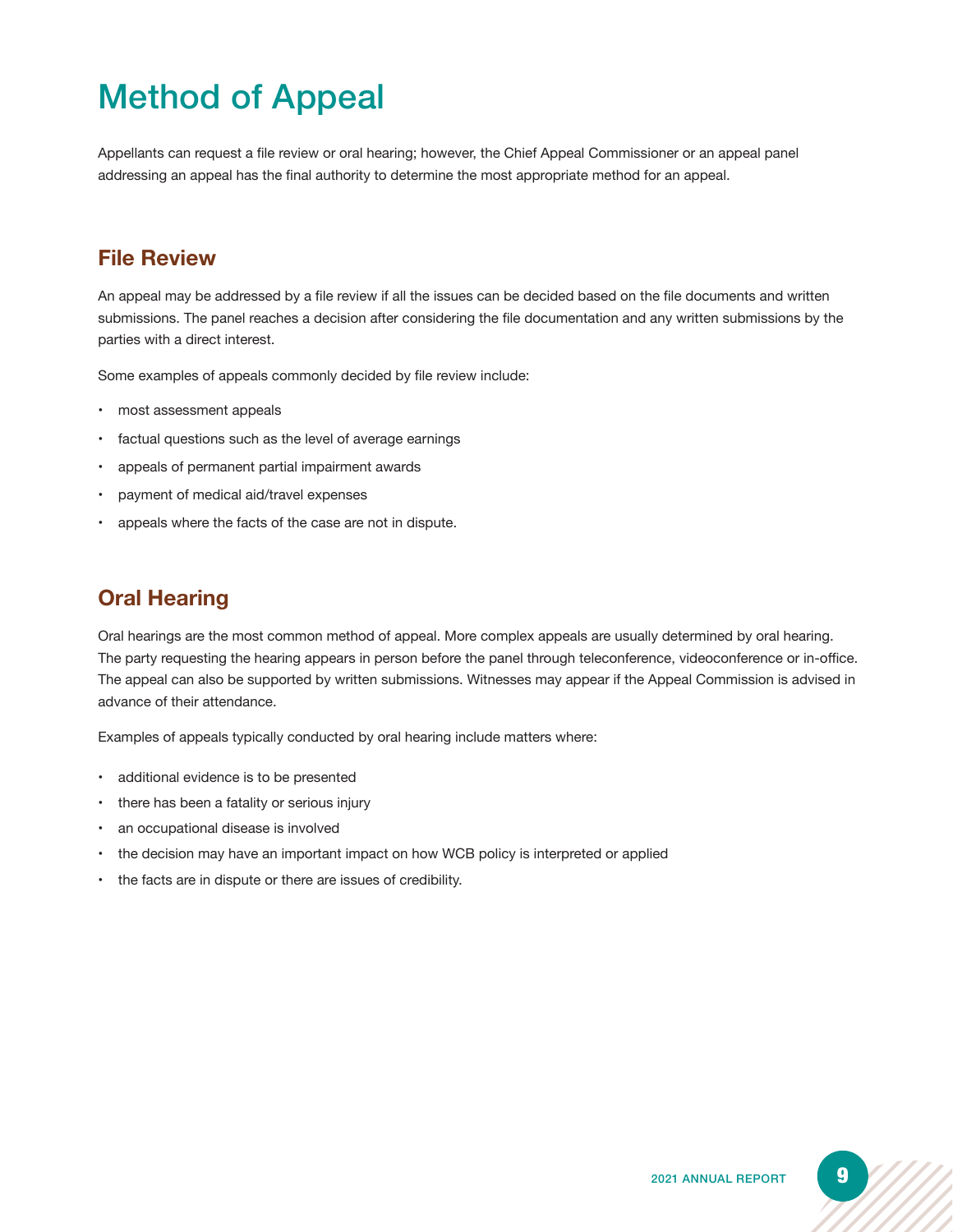# General Appeal Information

- Hearings and reviews are scheduled as soon as the parties are ready to proceed.
- Access to file information is subject to certain restrictions contained in the *Act*. File access generally takes up to six weeks, but can be longer if objections to the release of information are received.
- Any evidence and submissions concerning an appeal must be provided to the Appeal Commission at least five business days before the review or hearing.
- A decision will be rendered within 60 days of the completion of the hearing or review.

### **After an Appeal**

Appeal Commission decisions are final. The Appeal Commission cannot clarify or change its decision once it has been made, except to correct typographical errors. The panel is unable to provide any further reasons or explanations for its decision, and cannot consider further arguments or submissions by the parties.

Once a decision has been made, there are limited remedies available to the parties under the *Act*. These remedies are:

- 1. Under Section 60.9 of the Act, if a party thinks the panel has erred in applying the Act, regulations or WCB policy, the party can approach the Board of Directors of the WCB and ask them to review the decision. The party must identify the error made by the panel. Should the Board of Directors consider that an error has been made, they may order that the appeal be re-heard.
- 2. Under Section 60.10 of the Act, if a party has new evidence that is substantial and material to the decision, they may apply to the Chief Appeal Commissioner and request reconsideration of the decision. The information must not have existed at the time of the original hearing, or been known to the applicant and also could not have been discovered through the exercise of due diligence. If the Chief Appeal Commissioner decides that the evidence meets the reconsideration provisions of the Act, a new hearing on the matter will be ordered. The Chief Appeal Commissioner is unable to consider further arguments about the evidence that was before the original panel.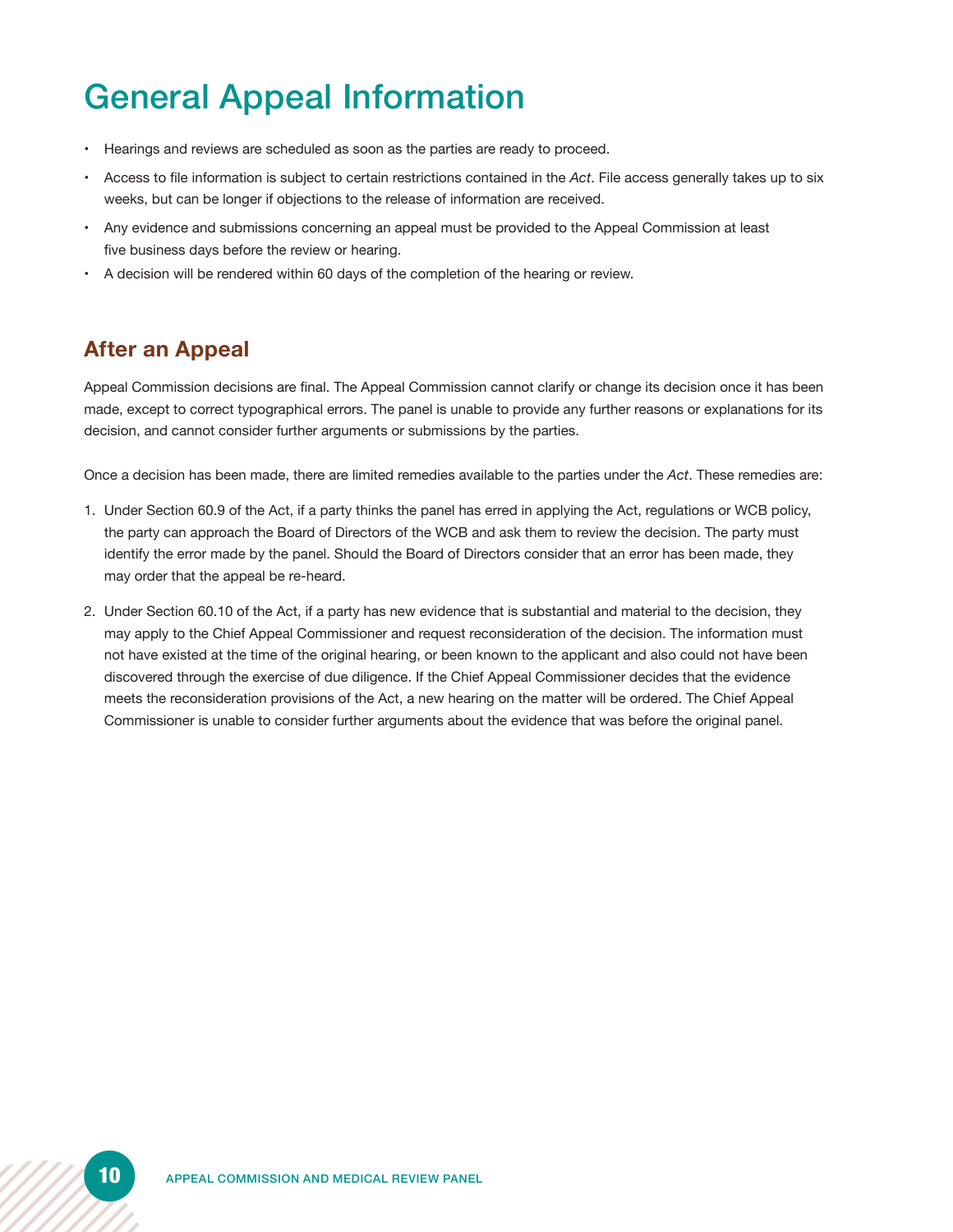# The Appeal Commissioners

### **Full-Time Appeal Commissioners**

The Chief Appeal Commissioner and full - and part-time commissioners representing workers, employers and the public interest are appointed by the Lieutenant Governor in Council.

#### **As at December 31, 2021, there were four full-time commissioners:**

**Karen Dyck**, Chief Appeal Commissioner (Public Interest) **Lynne Harrison**, Presiding Officer (Public Interest) **Mark Kernaghan**, Appeal Commissioner (Workers) **Jason Peterson**, Appeal Commissioner (Employers)

### **Part-Time Appeal Commissioners**

During 2021, the Appeal Commission had a roster of part-time appeal commissioners representing the public interest, workers and employers. The services of the part-time commissioners are used when full-time commissioners are in conflict on a case, for vacation relief, when workloads increase, and to maintain their level of expertise.

#### **PUBLIC INTEREST**

Kim Gilson Barry Hartley Christian Monnin Karen Wittman

#### **REPRESENTING WORKERS**

Shauna Briscoe Phil Kraychuk Marc Payette Robert Ripley Wally Skomoroh

#### **REPRESENTING EMPLOYERS**

Renae Campbell Ron Hambley Danielle Loewen Jane MacKay Jim Witiuk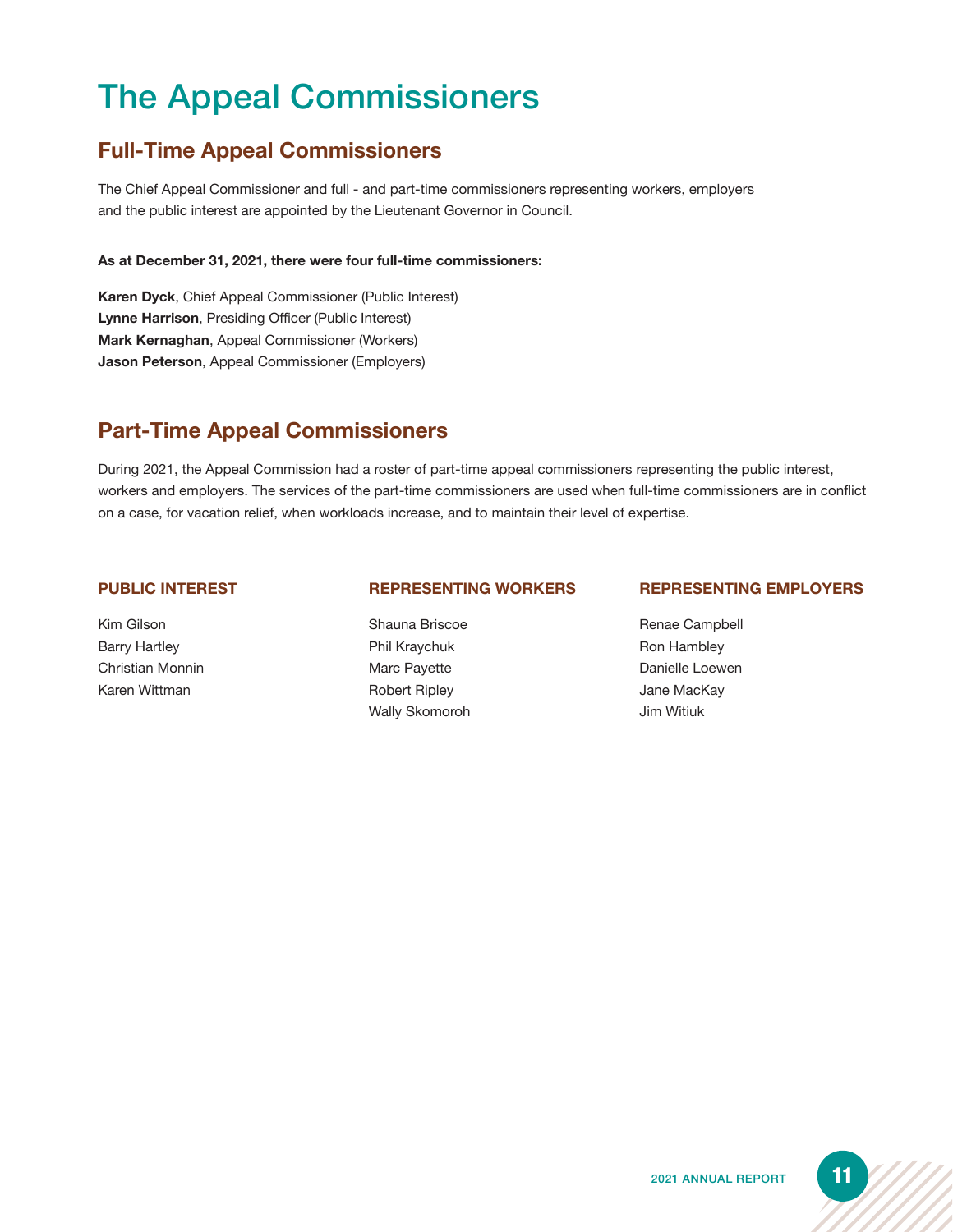# **Highlights**

- Lynne Harrison, Presiding Officer, and Karen Dyck, Chief Appeal Commissioner served as members of the Board of Directors of the Manitoba Council of Administrative Tribunals.
- Jason Peterson, Full-Time Appeal Commissioner Representing Employers was appointed in 2021.

### Commissioner Workshops (continuing education)

Full- and part-time appeal commissioners attend internal workshops and participate in external training throughout the year on topics related to workers compensation and administrative tribunals. Workshops and external training attended in 2021 were:

#### **Law Society of Manitoba:**

- Trauma Informed Lawyering
- Commemorating 150 Years of Treaty 1 and Treaty 2
- Forms of Address and Pronouns

#### **Canadian Bar Association:**

- **Ethics**
- Mid-Winter Conference

#### **Council of Canadian Administrative Tribunals:**

- 36th Annual Symposium
- How to fix my access to justice problem

#### **Bill 18,** *The Workers Compensation Amendment Act*

# Disclosures under *The Public Interest Disclosure (Whistleblower Protection) Act*

There were no disclosures received in 2021.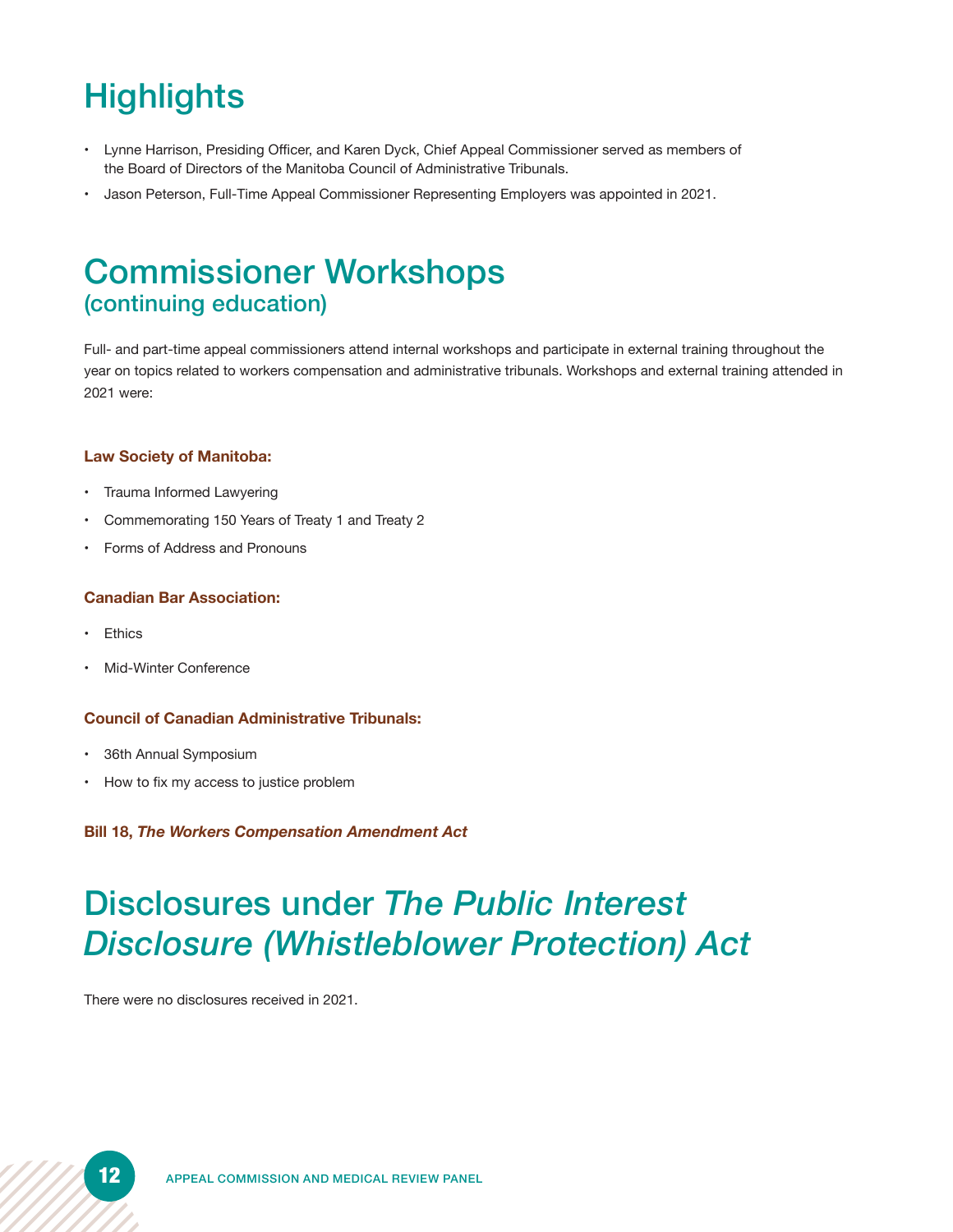# Appeal Commission Statistics

### Workers Compensation Statistics

| <b>Total Appeals</b>                       | <b>Year Ending 2021</b> | Year Ending 2020 | Year Ending 2019 |
|--------------------------------------------|-------------------------|------------------|------------------|
| Appeals carried forward from previous year | 35                      | 26               | 34               |
| Hearings held (by appeal)                  | 128                     | 127              | 130              |
| Reviews held (by appeal)                   | 25                      | 20               | 21               |
| Cases in process                           | $[26]$                  | $[35]$           | [26]             |
| Cases adjourned                            | $[2]$                   | $[1]$            | $[1]$            |

|                              |    |    |     | 160 |     | 158 |
|------------------------------|----|----|-----|-----|-----|-----|
| <b>Total Appeals Decided</b> |    |    |     |     | 137 |     |
| Appeals accepted             | 62 | 47 | 50  |     |     |     |
| Appeals partially accepted   | 4  | 5  | 8   |     |     |     |
| Appeals not accepted         | 94 | 85 | 100 |     |     |     |
|                              |    |    |     |     |     |     |

**2021 2020 2019**

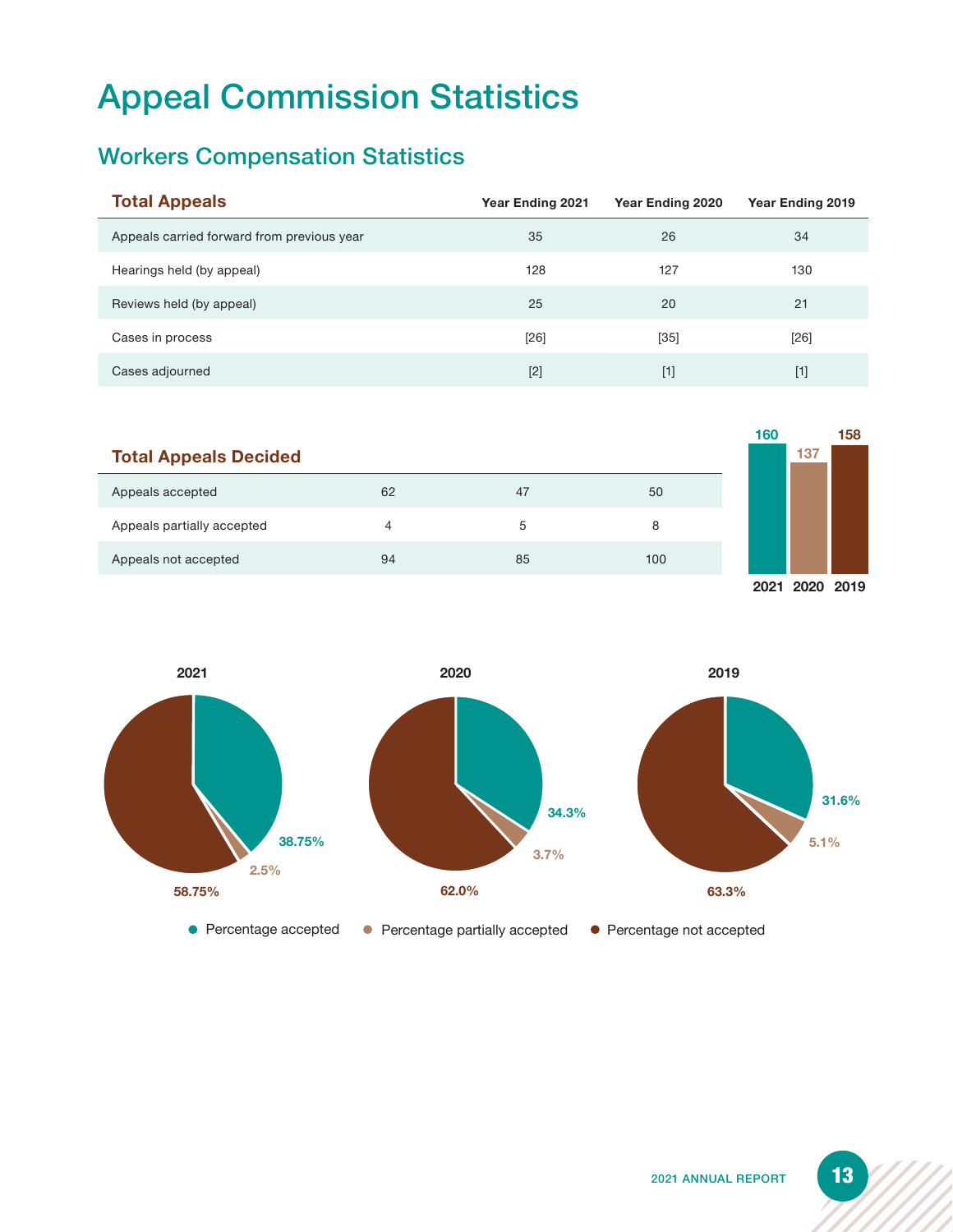| <b>Post Hearing Activities (cases in process)</b>         | Year Ending 2021 | Year Ending 2020 | Year Ending 2019 |
|-----------------------------------------------------------|------------------|------------------|------------------|
| Cases awaiting further information requested by the panel | 8                | 14               | 5                |
| Cases awaiting decision                                   | 6                | З                | 4                |
| Decision writing                                          | 12               | 18               | 17               |
| <b>TOTAL</b>                                              | 26               | 35               | 26               |

### Total Worker Appeals

| <b>To Claim/Rehabilitation Issues</b> | Year Ending 2021 | Year Ending 2020 |     |
|---------------------------------------|------------------|------------------|-----|
| Appeals accepted                      | 58               | 47               | 49  |
| Appeals partially accepted            | 4                | 5                | 8   |
| Appeals not accepted                  | 78               | 74               | 88  |
| <b>TOTAL</b>                          | 140              | 126              | 145 |







### **Number of workers represented by:**

| <b>Legal Counsel</b>  | 5  | 2  | 10 |
|-----------------------|----|----|----|
| Union Representative  | 16 | 17 | 22 |
| <b>Worker Advisor</b> | 55 | 44 | 36 |
| Advocate              |    | 4  | 9  |
| Self Representation   | 61 | 55 | 61 |
| Other                 | 2  | 4  |    |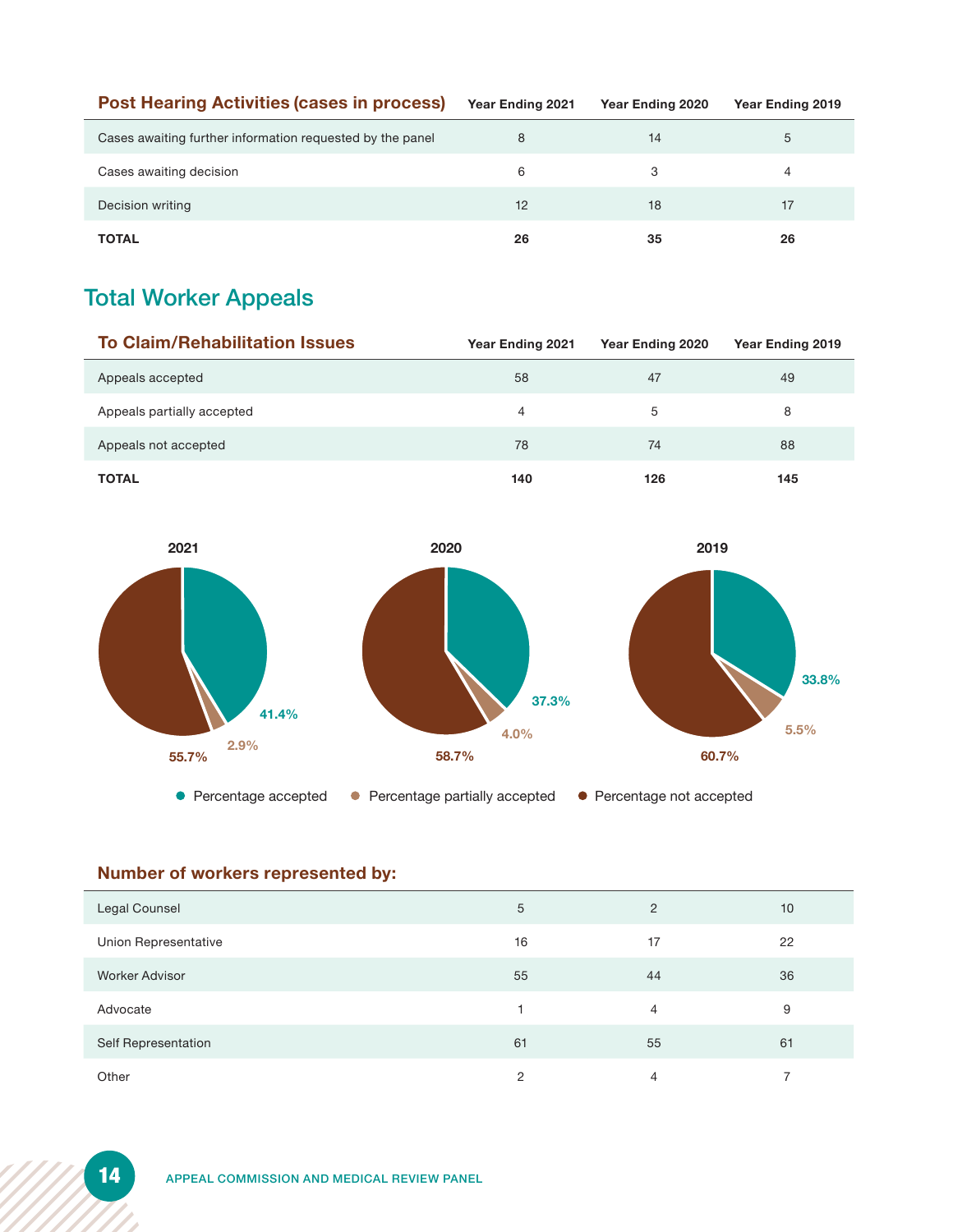### Total Employer Appeals

|                            | <b>Year Ending 2021</b> | Year Ending 2020 | Year Ending 2019 |
|----------------------------|-------------------------|------------------|------------------|
| Appeals accepted           | $\overline{2}$          | $\Omega$         |                  |
| Appeals partially accepted | 0                       | 0                | 0                |
| Appeals not accepted       | 16                      | 11               | 12               |
| <b>TOTAL</b>               | 18                      | 11               | 13               |



### **Number of employers represented by:**

| Legal Counsel         |    |   |
|-----------------------|----|---|
| Advocate              | 10 | 4 |
| <b>Employer Agent</b> |    | 5 |
| Self Representation   | 0  | ◠ |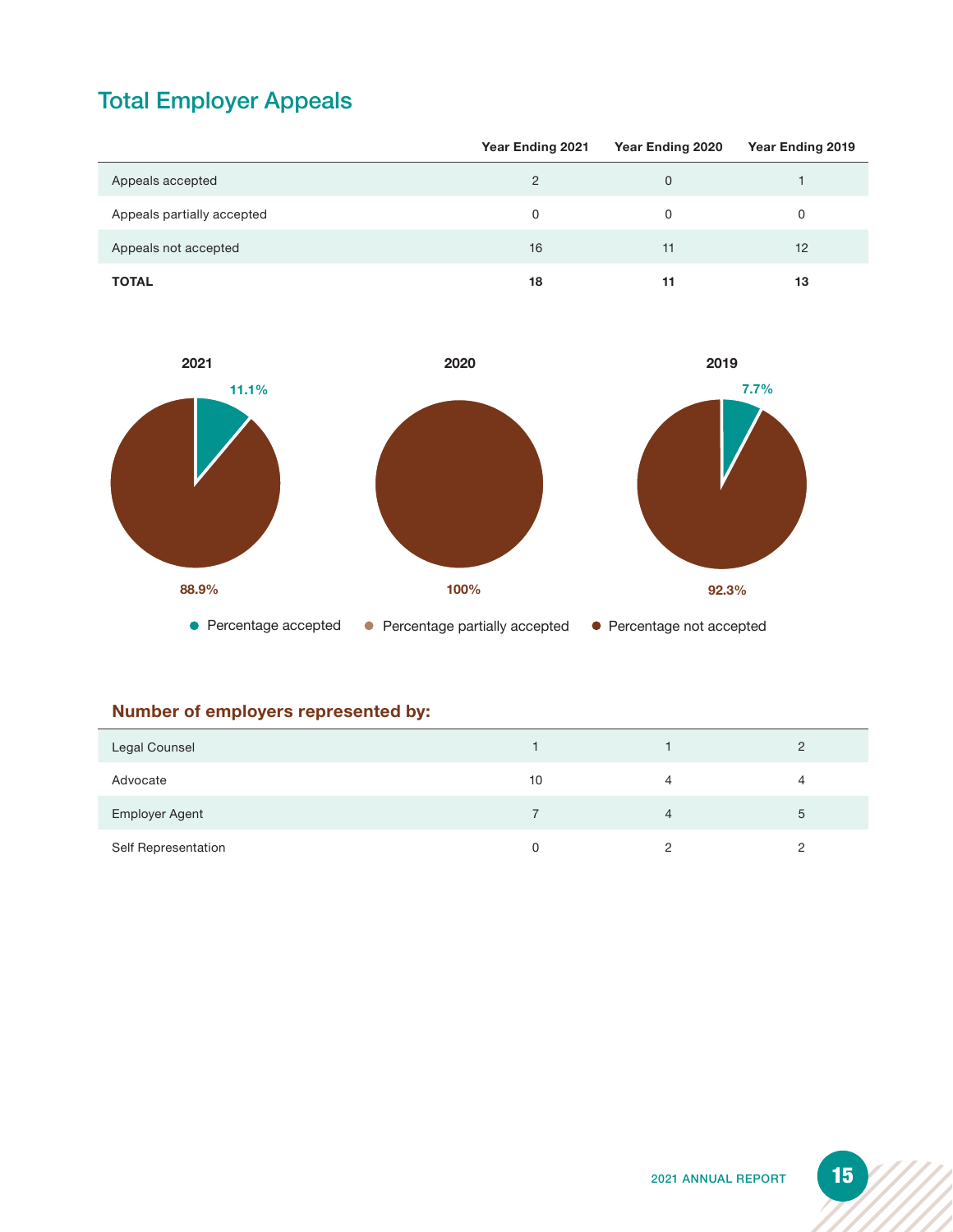### Employer Appeals

| <b>To Claim/Rehabilitation Issues</b> | <b>Year Ending 2021</b> | Year Ending 2020 | Year Ending 2019 |
|---------------------------------------|-------------------------|------------------|------------------|
| Appeals accepted                      | 2                       |                  |                  |
| Appeals partially accepted            | 0                       |                  | 0                |
| Appeals not accepted                  | 15                      | 9                | 10               |
| <b>TOTAL</b>                          | 17                      |                  | 11               |



| <b>To Assessment Issues</b> | <b>Year Ending 2021</b> | Year Ending 2020 | Year Ending 2019 |
|-----------------------------|-------------------------|------------------|------------------|
| Appeals accepted            | 0                       |                  | $\mathbf 0$      |
| Appeals partially accepted  | 0                       |                  |                  |
| Appeals not accepted        |                         |                  | 2                |
| <b>TOTAL</b>                |                         |                  |                  |

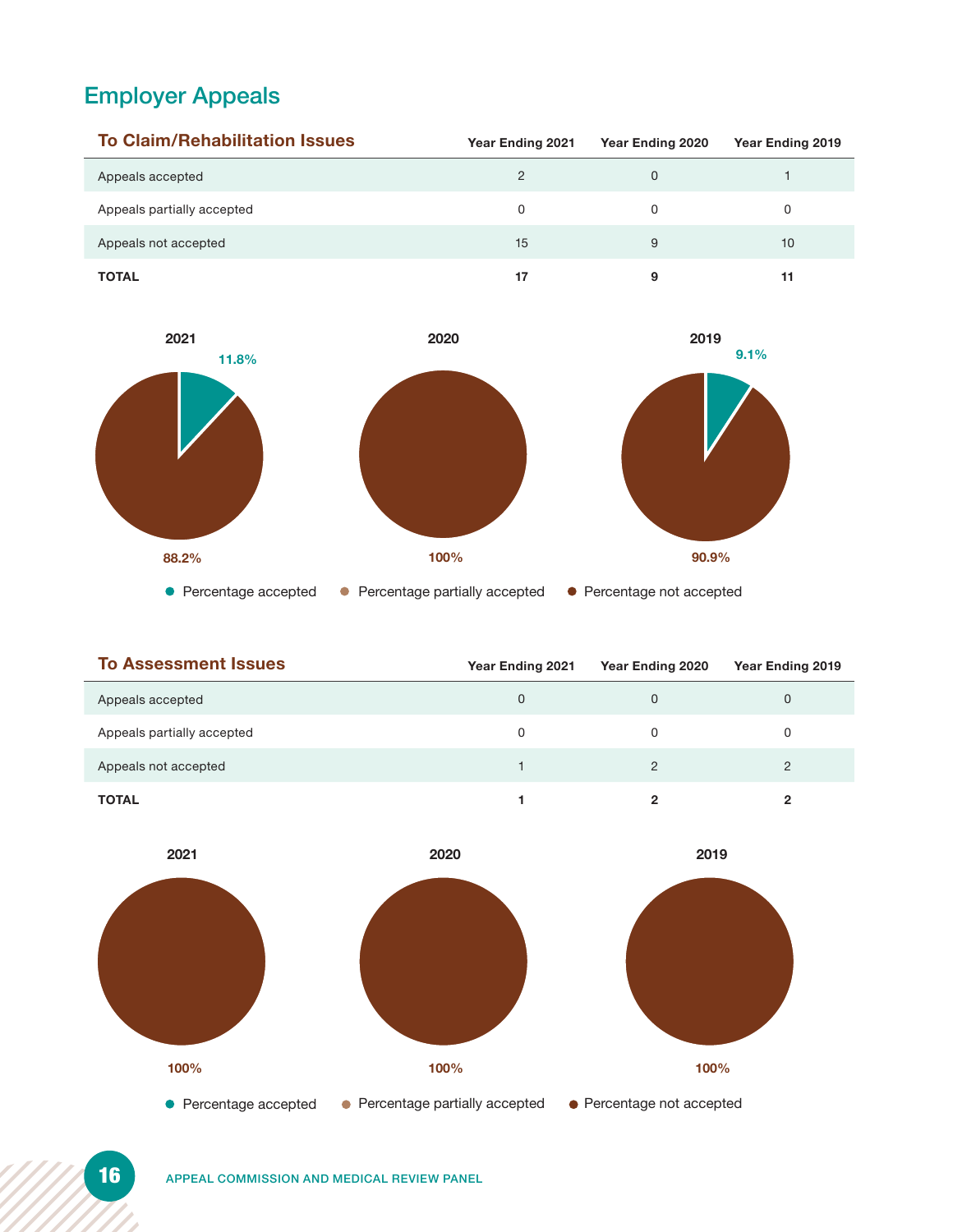| <b>Total Third Party Appeals*</b> | Year Ending 2021 | Year Ending 2020 | Year Ending 2019 |
|-----------------------------------|------------------|------------------|------------------|
| Appeals accepted                  | 2                | O                | 0                |
| Appeals partially accepted        | 0                |                  | 0                |
| Appeals not accepted              | 0                |                  | 0                |
| <b>TOTAL</b>                      | 2                |                  |                  |

### **Number of third parties represented by:**

| Legal Counsel        | $\overline{2}$ | $\mathbf{0}$ | 0        |
|----------------------|----------------|--------------|----------|
| Union Representative | 0              | $\Omega$     | 0        |
| Worker Advisor       | 0              | $\mathbf{0}$ | 0        |
| Advocate             | 0              | $\Omega$     | O        |
| Self Representation  | 0              | $\Omega$     | $\Omega$ |
| Other                | 0              |              |          |

\*Appeals by parties other than the worker or employer.

| <b>Appeal Type - Claim</b> | Year Ending 2021 | Year Ending 2020 | Year Ending 2019 |
|----------------------------|------------------|------------------|------------------|
| Appeals accepted           | 60               | 45               | 46               |
| Appeals partially accepted | 3                | 4                |                  |
| Appeals not accepted       | 89               | 77               | 90               |
| <b>TOTAL</b>               | 152              | 126              | 143              |

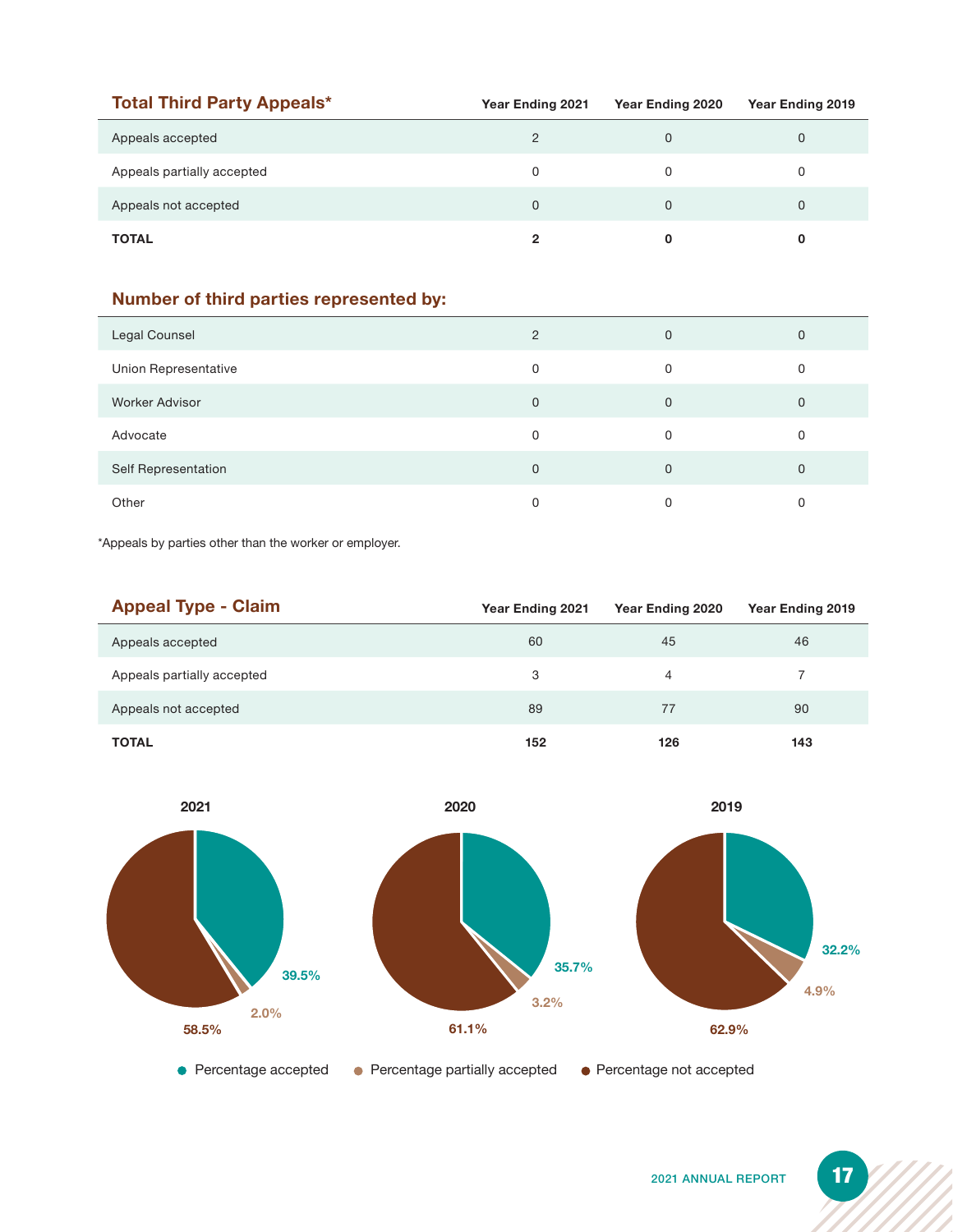| <b>Appeal Type - Rehabilitation</b> | <b>Year Ending 2021</b> | Year Ending 2020 | Year Ending 2019 |
|-------------------------------------|-------------------------|------------------|------------------|
| Appeals accepted                    | 2                       |                  | 4                |
| Appeals partially accepted          |                         |                  |                  |
| Appeals not accepted                | 4                       | 6                | 8                |
| <b>TOTAL</b>                        |                         |                  | 13               |



| <b>Appeal Type - Assessment</b> | <b>Year Ending 2021</b> | Year Ending 2020 | Year Ending 2019 |
|---------------------------------|-------------------------|------------------|------------------|
| Appeals accepted                | 0                       |                  | 0                |
| Appeals partially accepted      | 0                       |                  | 0                |
| Appeals not accepted            |                         |                  | 2                |
| <b>TOTAL</b>                    |                         | ິ                | 2                |

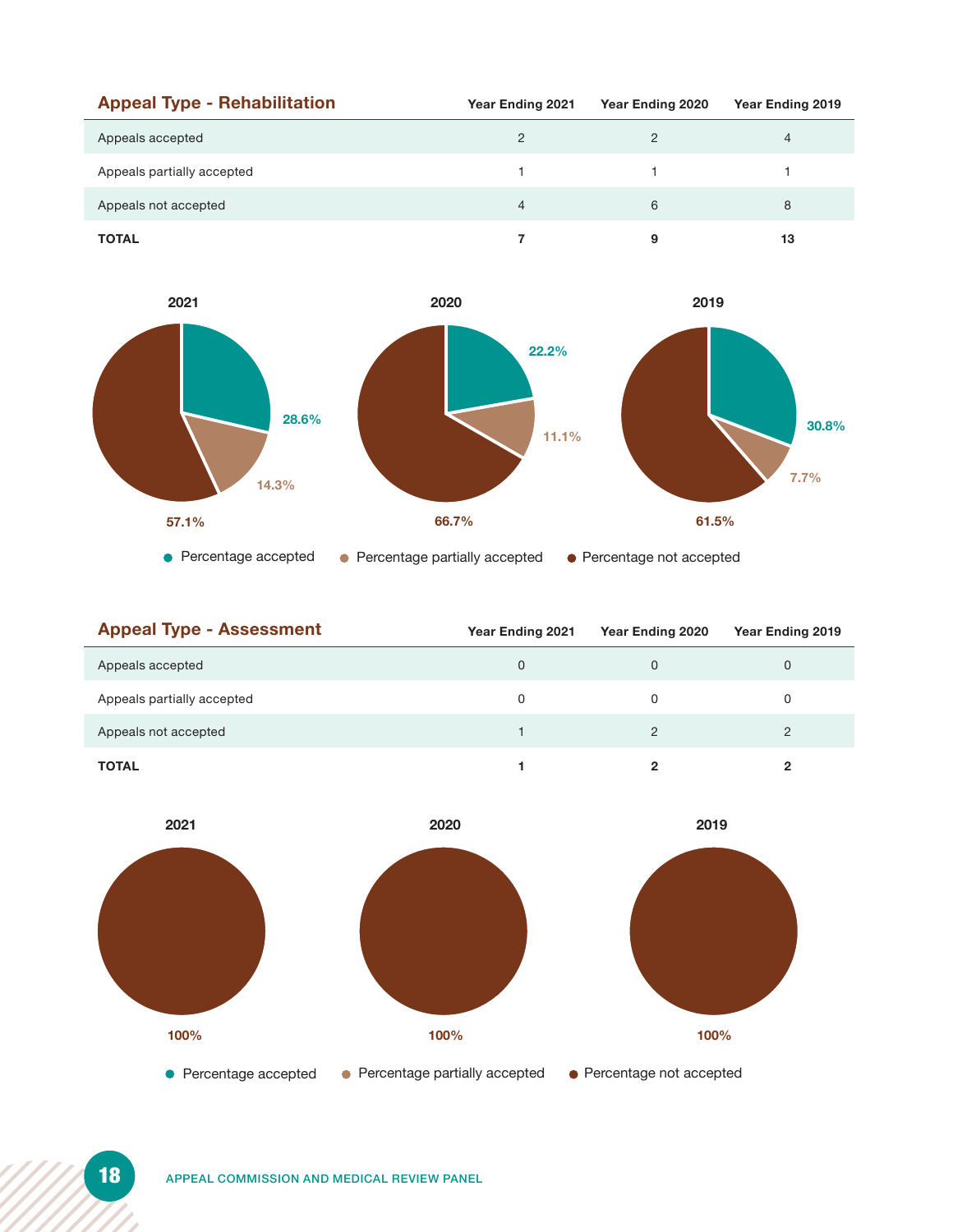| <b>Most Common Issues Addressed</b>                                     | Year Ending 2021 | Year Ending 2020 | Year Ending 2019 |
|-------------------------------------------------------------------------|------------------|------------------|------------------|
| Entitlement to wage loss benefits (post-1992)                           | 67               | 73               | 72               |
| Claim acceptance                                                        | 52               | 43               | 47               |
| Entitlement to medical aid payment                                      | 48               | 56               | 56               |
| Is present condition related to the compensable injury                  | 22               | $\overline{7}$   | 23               |
| Is the employer entitled to cost relief                                 | 5                | $\overline{c}$   | 3                |
| Entitlement to an increase in the permanent partial<br>impairment award | 5                | 8                | $\overline{7}$   |
| Is the worker entitled to payment for prescription medications          | $\overline{4}$   | 5                | 6                |
| Applications under subsection 68(4)                                     | 3                | 0                | 0                |
| Entitlement to a permanent partial impairment award                     | 3                | 3                | $\overline{c}$   |
| Is the worker entitled to further physiotherapy treatment               | 3                | $\Omega$         | $\overline{2}$   |
| Should responsibility for surgery be accepted                           | 3                | 2                | $\overline{2}$   |
| Is the worker capable of performing modified duties                     | $\overline{c}$   | $\mathbf{2}$     | 0                |
| Was the vocational rehabilitation plan appropriate                      | $\overline{2}$   | $\overline{4}$   | $\overline{c}$   |
| <b>Administrative Penalties</b>                                         | 1                | 0                | 0                |
| <b>Average Earnings Policy</b>                                          | $\mathbf{1}$     | $\mathsf{O}$     | $\mathbf{1}$     |
| Is the worker to reimburse the WCB for overpayment<br>of benefits       | $\mathbf{1}$     | $\mathbf{2}$     | 0                |
| <b>Computer Purchase</b>                                                | $\mathbf{1}$     | $\mathbf{O}$     | 0                |
| Deeming Process                                                         | $\mathbf{1}$     | 2                | 4                |
| Is the worker entitled to special additional<br>compensation benefits   | $\mathbf{1}$     | 0                | 0                |
| Entitlement to temporary total disability benefits (pre-1992)           | $\mathbf{1}$     | 0                | 0                |
| Has the worker been overpaid benefits                                   | $\mathbf{1}$     | $\overline{2}$   | $\overline{c}$   |
| Other issues                                                            | 11               | 19               | 14               |

### **Total Issues Addressed**



**2021 2020 2019**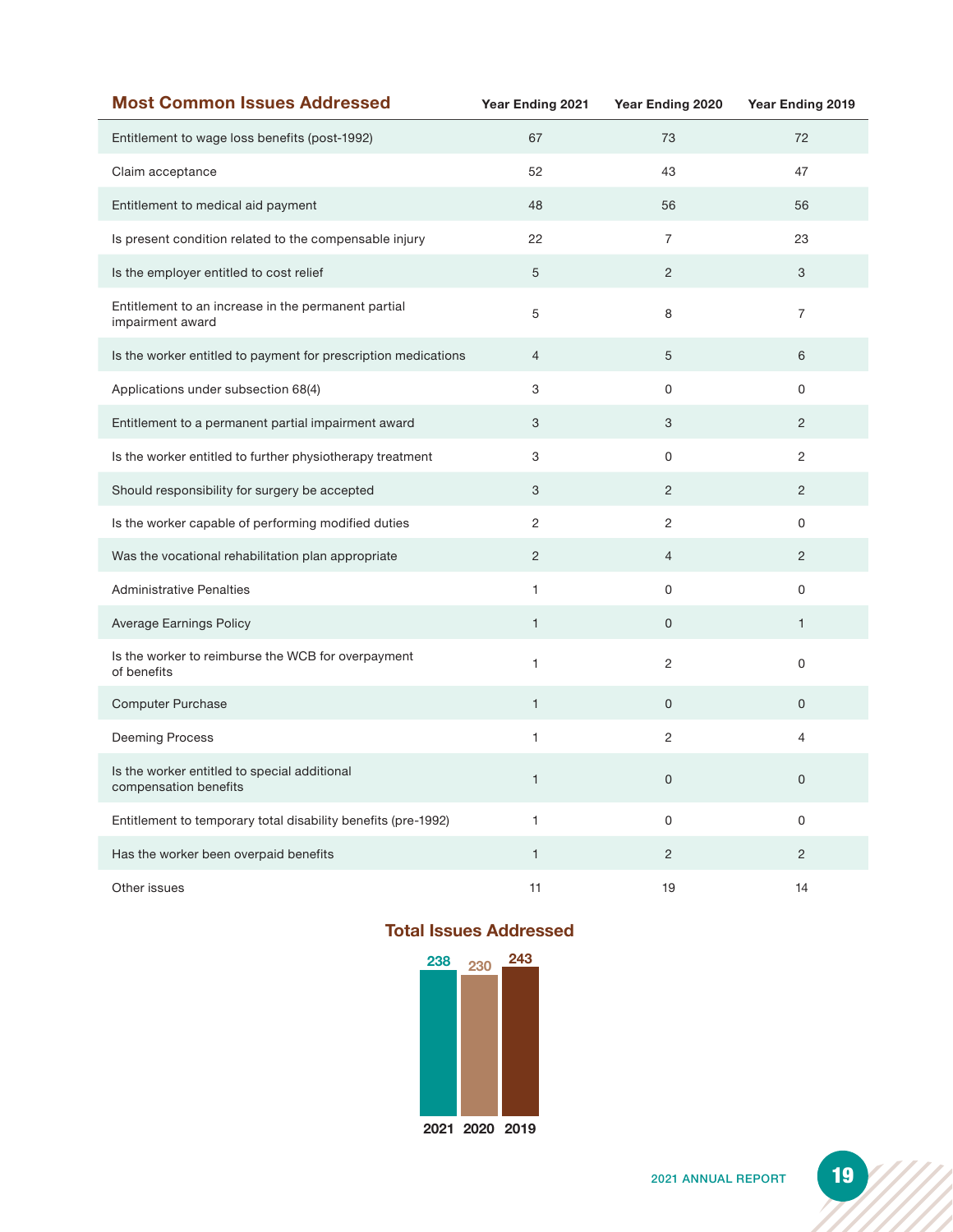# **Reconsiderations Under**

| Section 60.10 of The Act                                                                                | Year Ending 2021 | Year Ending 2020 | Year Ending 2019 |
|---------------------------------------------------------------------------------------------------------|------------------|------------------|------------------|
| Number of requests decided                                                                              | 15               |                  | 8                |
| Reconsiderations granted                                                                                | <sup>0</sup>     |                  |                  |
| Referred back to the WCB to address new issues identified<br>by the Chief Appeal Commissioner/designate |                  |                  |                  |

| <b>File Access Appeals</b>       | <b>Year Ending 2021</b> | Year Ending 2020 | Year Ending 2019 |
|----------------------------------|-------------------------|------------------|------------------|
| Worker appeals                   |                         |                  | 3                |
| Employer appeals                 | 0                       |                  |                  |
| <b>TOTAL FILE ACCESS APPEALS</b> |                         |                  |                  |

| <b>Victims' Rights Statistics</b> | Year Ending 2021 | Year Ending 2020 | Year Ending 2019 |
|-----------------------------------|------------------|------------------|------------------|
| Appeals accepted                  | 0                | 3                | 0                |
| Appeals partially accepted        | 2                |                  |                  |
| Appeals not accepted              | 4                |                  | 5                |
| <b>TOTAL</b>                      | 6                |                  |                  |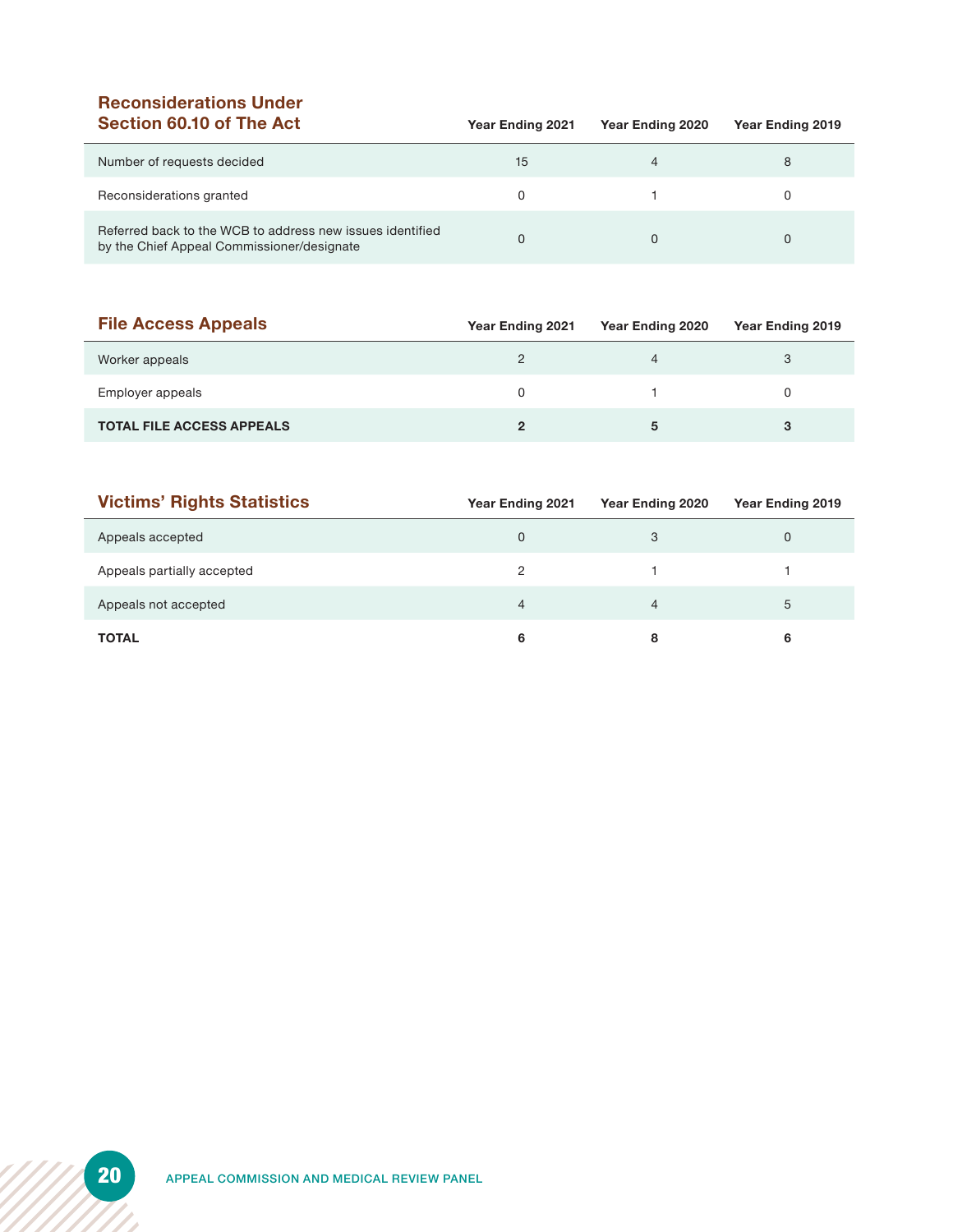# Service Levels

The Appeal Commission tracks the time it takes an appeal to move through the appeal process. Service levels are reviewed at various stages of the appeal process to identify delays and to determine if administrative improvements can be made.

Appeal Commission staff personally contact all interested parties when scheduling hearings to ensure that the parties are provided sufficient time to fully prepare.

According to the Appeal Commission's Rules of Procedure, an appeal panel must publish its decision within 60 days following the conclusion of a hearing. A hearing is considered to have concluded once the panel obtains the necessary information to allow it to make a decision.

#### **Service Level Statistics**

| (Based on decisions published as at December 31, 2021)           | <b>Year Ending 2021</b> | Year Ending 2020 | <b>Year Ending 2019</b> |
|------------------------------------------------------------------|-------------------------|------------------|-------------------------|
| Average time from date appeal received to date of hearing        | 27.63 wks               | 24.91 wks        | 28.59 wks               |
| Average time from hearing date to decision published             | 11.08 wks               | 10.80 wks        | 10.70 wks               |
| AVERAGE TIME FROM DATE APPEAL RECEIVED<br>TO DECISION PUBLISHED* | 38.71 wks               | 35.71 wks        | 39.29 wks               |

#### **\*Includes all appeals:**

- that awaited the selection of an acceptable hearing/review date;
- that awaited file access and other information sharing;
- where there was an adjournment at the request of the worker or employer; and,
- where additional information was requested after the hearing/review.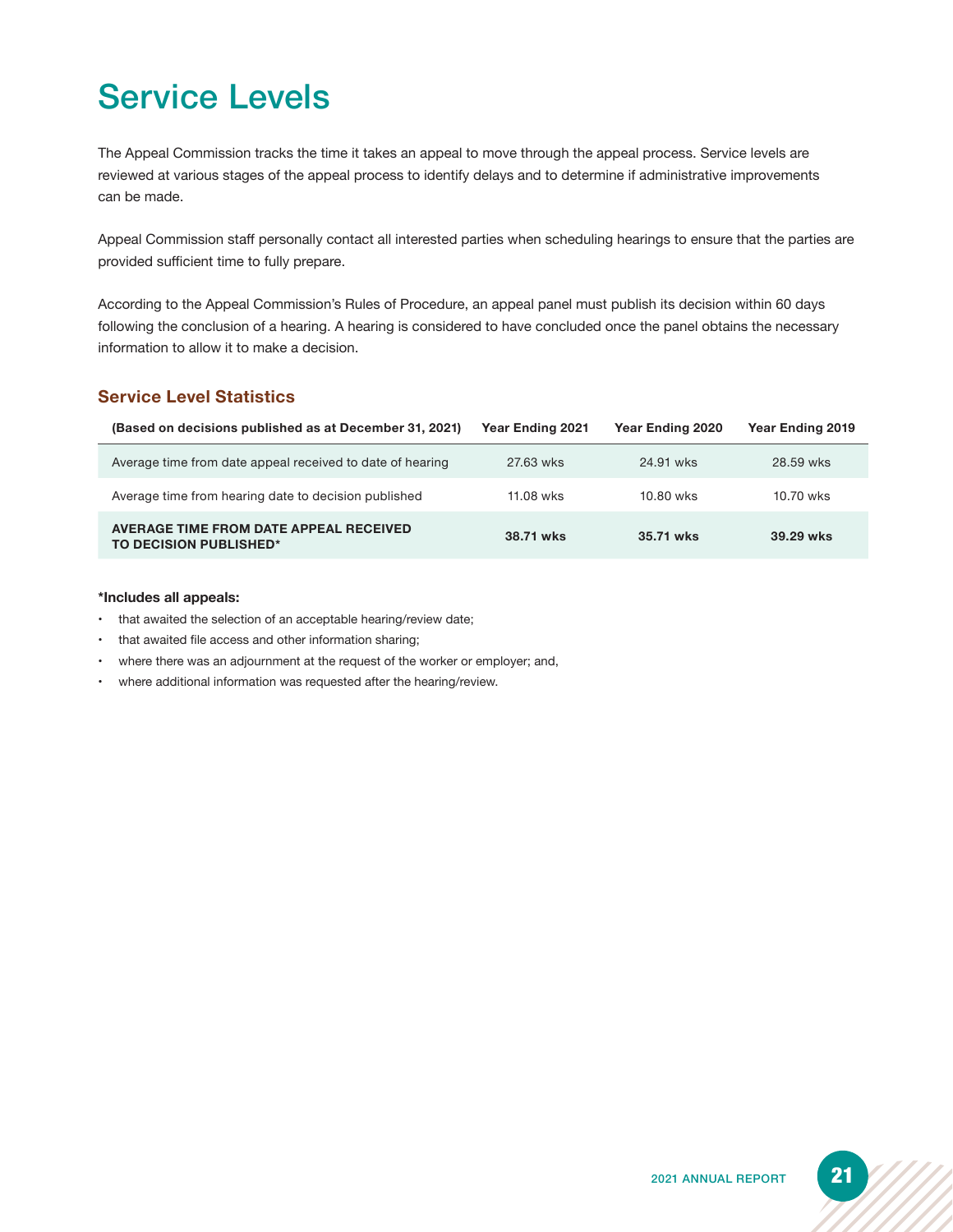# About Medical Review Panels

Medical Review Panels allow the WCB and Appeal Commission to obtain impartial, independent advice on medical matters that affect a worker's right to compensation.

Subsection 67(3) of the Act provides the WCB or Appeal Commission discretion to refer a medical matter to a Medical Review Panel for an independent opinion. This may occur when a claim is fairly complex and an independent expert opinion is desired.

Subsection 67(4) of the Act establishes the right of an injured worker to a Medical Review Panel if there is a difference of opinion on a medical matter between the worker's physician and a WCB medical advisor and this difference affects the worker's entitlement to compensation. A Medical Review Panel must be convened if a difference of opinion, as defined by subsection 67(1) of the Act, exists.

Subsection 67(4.1) of the Act provides that an employer may request that the WCB refer a medical matter to a Medical Review Panel for its opinion. The medical matter must be real and substantial and affect entitlement to compensation.

A Medical Review Panel is comprised of a Chairperson and two panel members. The Minister responsible for the Act appoints the Chairperson and the Alternate Chairperson. The worker and employer select the other two panel members from a list of physicians, provided by the College of Physicians and Surgeons, who specialize in the matter under consideration. In addition, specialist consultants in other fields may be invited to attend and assist the panel.

Physicians who have treated the worker, who examine workers on behalf of the employer or who have acted as consultants in the treatment of the worker are not eligible to serve on the Medical Review Panel.

The independent nature of the Medical Review Panel process ensures that the medical advice obtained is impartial and is based upon the facts of the case as documented on file and as discovered through the process.

The findings of a Medical Review Panel are considered evidentiary in nature and are not binding upon the WCB or the Appeal Commission.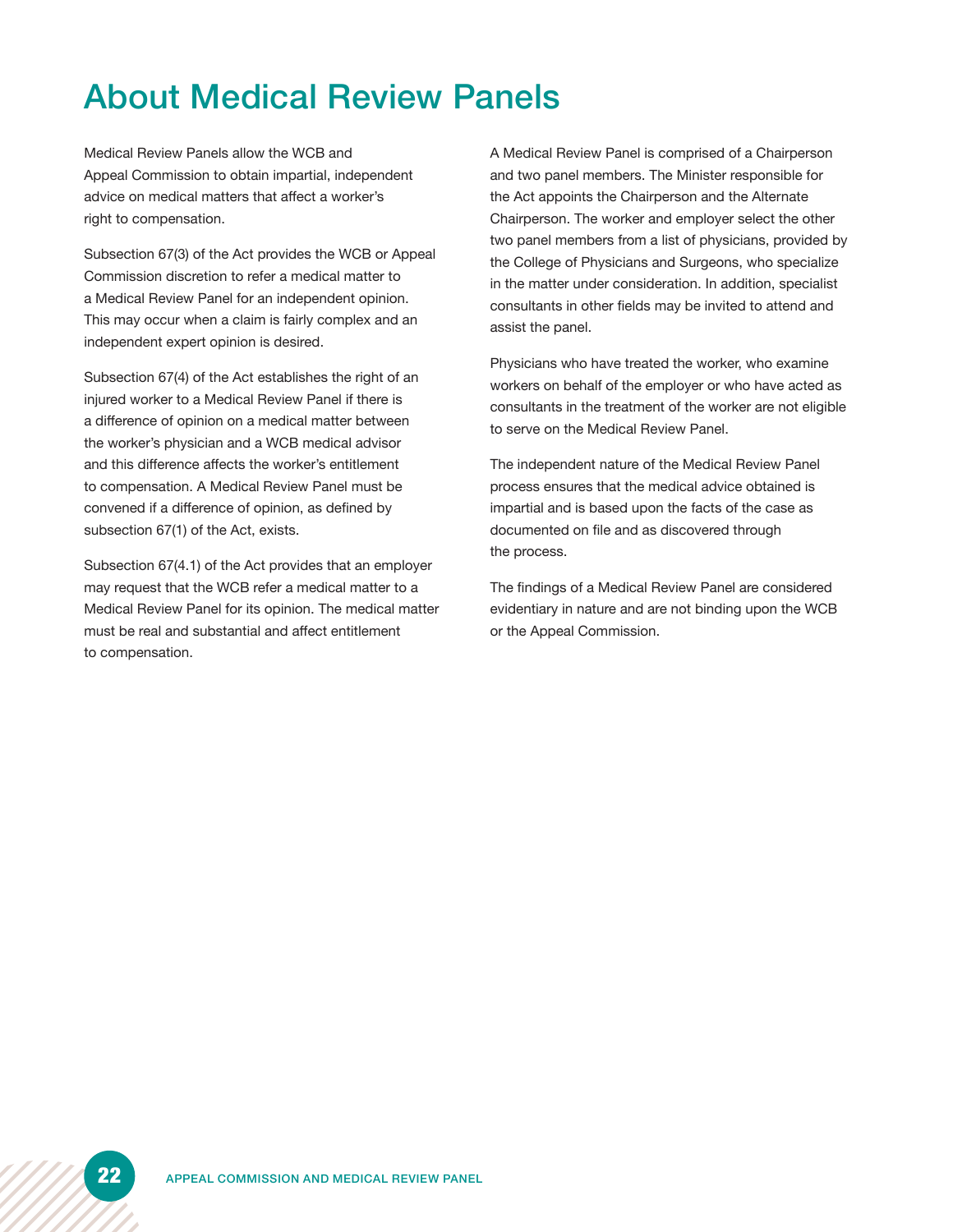# Medical Review Panel Statistics

| <b>Medical Review Panel (MRPs)</b> | Year Ending 2021 | Year Ending 2020 | Year Ending 2019 |
|------------------------------------|------------------|------------------|------------------|
| <b>Total MRPs convened</b>         |                  | $\mathbf 0$      |                  |
| <b>INITIATED BY:</b>               |                  |                  |                  |
| <b>Primary Adjudication</b>        |                  | $\mathbf 0$      |                  |
| <b>Review Office</b>               | 0                | 0                | 0                |
| <b>Appeal Commission</b>           | 0                | $\mathbf 0$      | $\mathbf 0$      |
| <b>CONVENED UNDER:</b>             |                  |                  |                  |
| Subsection 67(3)                   | 0                | $\mathbf 0$      | 0                |
| Subsection 67(4)                   |                  | $\mathbf 0$      |                  |
| Subsection 67(4.1)                 | 0                | $\mathbf 0$      | $\mathbf 0$      |

### **Medical Review Panels Convened**

| by Area of Medical Opecialty | <b>IGAL LINING LOL I</b> | <b>IGGI LINIIIY LULU</b> | <b>IGAL LINING LOTS</b> |
|------------------------------|--------------------------|--------------------------|-------------------------|
| Neurology                    |                          |                          |                         |
| <b>Orthopedic Surgery</b>    | 0                        |                          |                         |
| <b>TOTAL</b>                 |                          |                          |                         |

## Service Levels

The convening of a Medical Review Panel is a complex process in which a panel of specialists and consultants are brought together to meet and examine a worker and to answer questions placed to them. This involves arranging a time convenient to all parties, the preparation of documents and the publishing of the Medical Review Panel findings.

### **Medical Review Panel**

| <b>Service Level Statistics</b>                                  | <b>Year Ending 2021</b> | Year Ending 2020 | Year Ending 2019 |
|------------------------------------------------------------------|-------------------------|------------------|------------------|
| Average time from date of request to date MRP held               | 100.57 wks              | 0 wks            | 186,00 wks       |
| Average time from hearing date to decision published             | 10.43 wks               | 0 wks            | 6.43 wks         |
| AVERAGE TIME FROM DATE APPEAL RECEIVED<br>TO DECISION PUBLISHED* | 111.00 wks              | 0 wks            | 192.43 wks       |

**by Area of Medical Specialty Year Ending 2021 Year Ending 2020 Year Ending 2019**